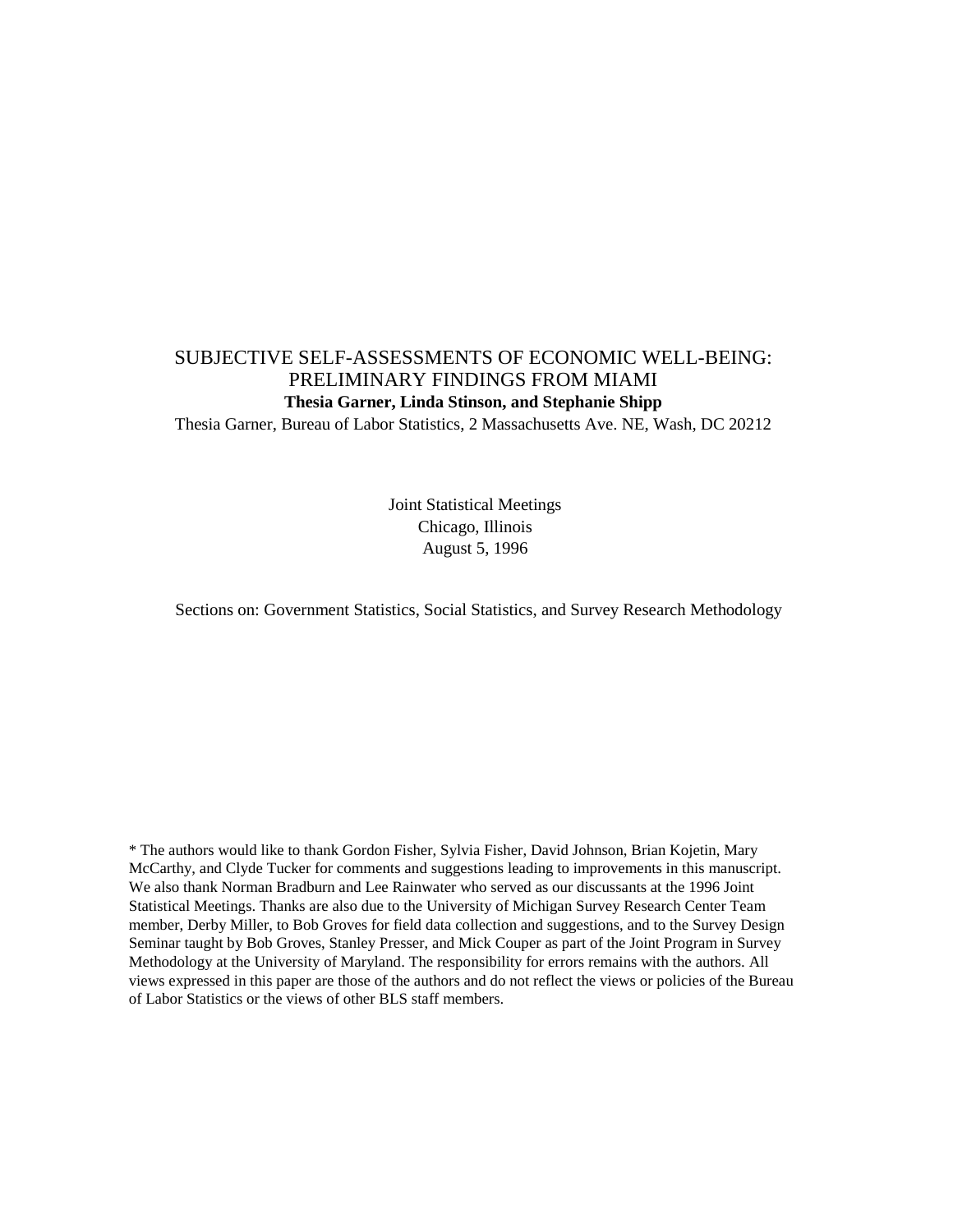**SUBJECTIVE SELF-ASSESSMENTS OF ECONOMIC WELL-BEING** Thesia Garner, Linda Stinson, and Stephanie Shipp Thesis Garner, Bureau of Labor Statistics, 2 Massachusetts Ave. NE, Wash, DC 20212

#### **1. Introduction**

Surveys have long been used to measure both objective and subjective phenomena. Objective realities, such as one's date of birth or educational attainment, are matters of public record. Such information can, theoretically, be obtained from anyone having access to the appropriate records or evidence. Subjective reality, on the other hand, is totally private, it can be reported only by the person experiencing it.

The focus of our study is economic well-being. Using "income" as a proxy for this, we are not looking at the objective dollar amount, recognized and audited by the IRS for example. Rather, we are concerned with respondents' private views of their income. These views may be included in one's subjective assessment of income and may help to determine whether or not one experiences a sense of economic well-being. Close friends or family members may possibly use one's behavior as indirect evidence and attempt to answer these questions. Ultimately, however, it is only the respondent who can give the decisive response.

The question then arises, what role does the subjective assessment of economic well-being and income, in particular, play in the larger scheme of social analysis? As early as 1881, economists recognized that the utility gained from any given commodity was not always independent of the consumption of other goods. For example, the value of butter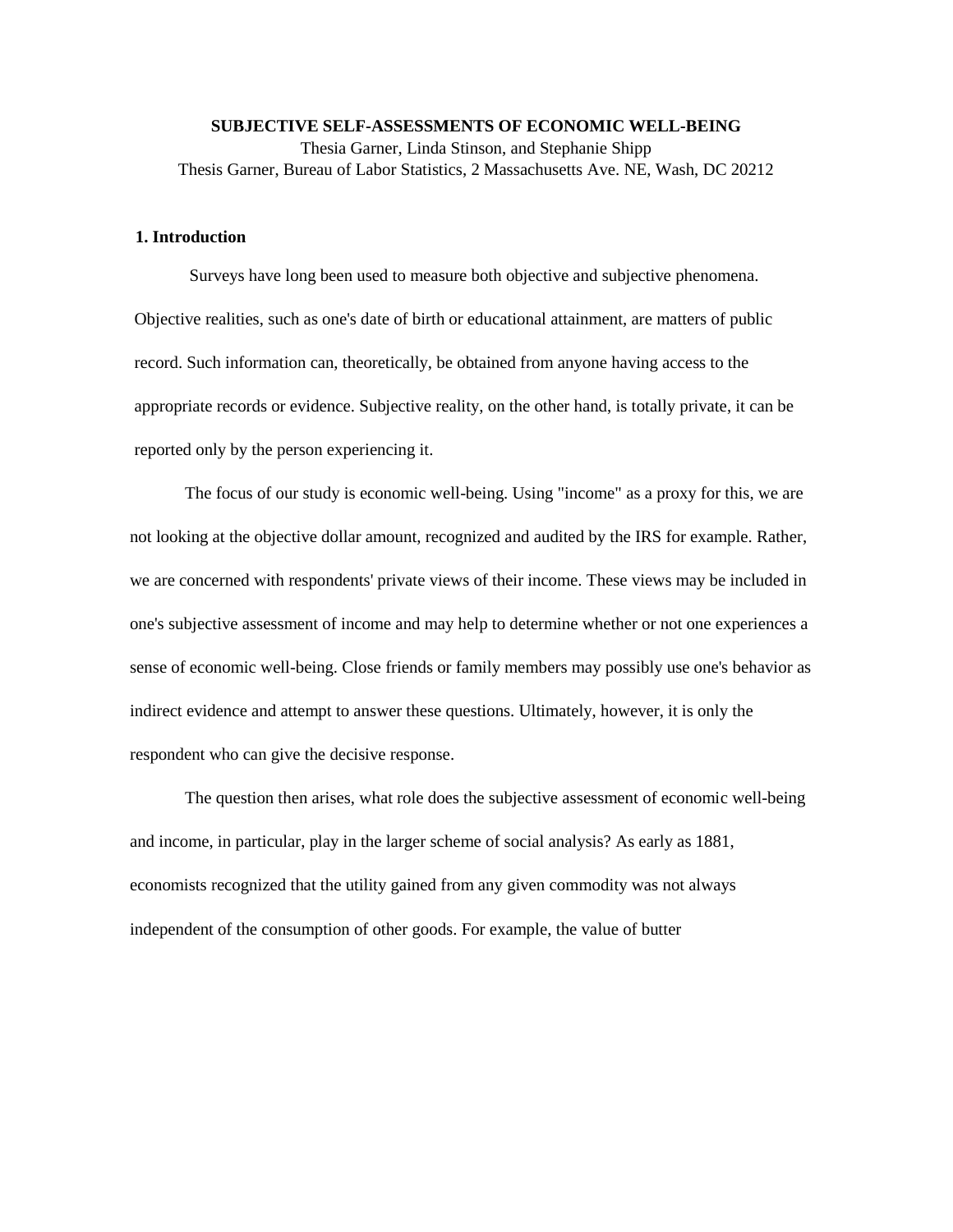may be dependent upon one's ownership of bread. Likewise, the value of a right shoe may be dependent upon one's ownership of the matching left shoe. Along the same vein, the valve of one's income may, is fact, be tempered by the amount of one's expenses or by the particular configuration of commodities that one already owns. For example, a very small income may be adequate if one already has a. home that is paid-off or a garden in which to grow food.

Clearly it would be difficult to plot the utility function depicting the value of each individual's income based upon their unique circumstances. An alternative approach would be to ask respondents themselves to look inward and make a subjective self-assessment of the contribution made by their income to the attainment and maintenance of their social roles. Since most American adults are confronted daily with the delicate task of balancing their income and expenses, it seems reasonable to expect them to have a rather well-developed budgetary sense. Consequently, the task of evaluating that balance between income and expenses in the pursuit of their personal goals should not be unfamiliar to them.

Likewise, the use of the survey instrument as a venue for information collection should not be altogether foreign to most Americans. Surveys are frequently used to collect subjective information, such as attitudes, beliefs, values, and preferences. The major survey problem when measuring subjective phenomena is the susceptibility to nonsampling error. Any change, temporary or permanent, in or around the responding subject (mood, experience, weather) may alter that subject's perceptions, interpretations, and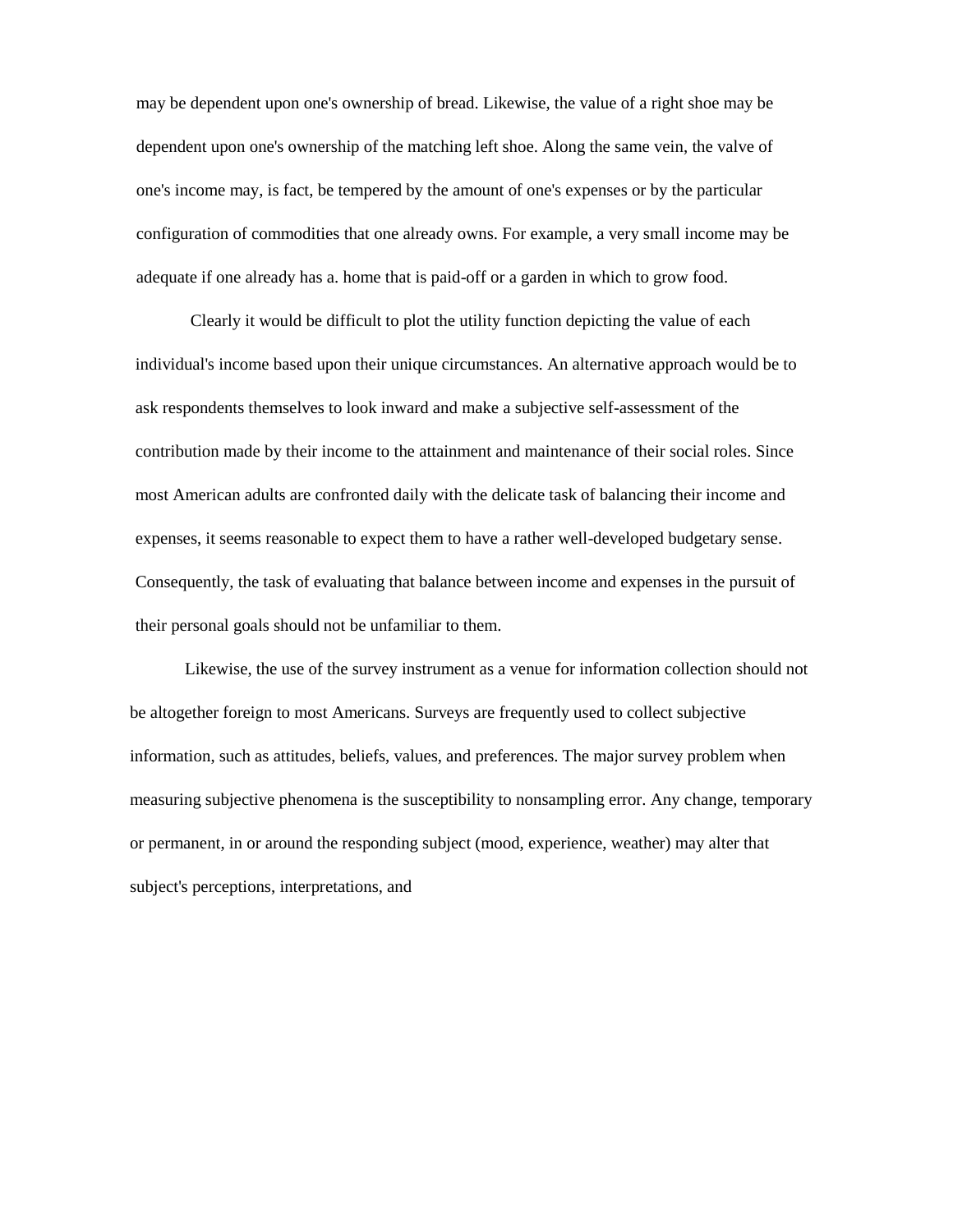conclusions- if only for a moment. Likewise, the context of the interview itself, the order in which questions are presented, and even the characteristics of the interviewer may affect the respondent's subjective assessment. In such cases, it would be difficult, if not impossible, to determine whether changes in subjective assessments represent true variation resulting from a change within the subject or the intrusion of measurement error into the survey process. As a result, the effective use of subjective questions must absolutely depend upon (1) clear, precise, and unambiguous language, (2) non-arbitrary response categories, and. (3) clearly defined concepts. Only in this way can surveys overcome the vulnerability of subjective questions to measurement error.

For the purposes of this study, we tested the clarity and precision of four subjective self-assessment questions: the minimum income question (MIQ), the minimum spend question (MSQ), the income evaluation question (IEQ), and the delighted/terrible (DST) question. The texts of these questions are as follows:

## **Minimum Income Question (MIQ)**

Living where you do now and meeting the expenses you consider necessary, what would be the smallest income (before any deductions) you and your family would need to make ends meet?

#### **Minimum Spend Question (MSQ)**

In your opinion, how much would you have to spend each month in order to provide the basic necessities for your family?

#### **Income Evaluation Question (IEQ)**

Which after-tax monthly income would you, in your circumstances consider to be very bad? bad? insufficient? sufficient? good? very good?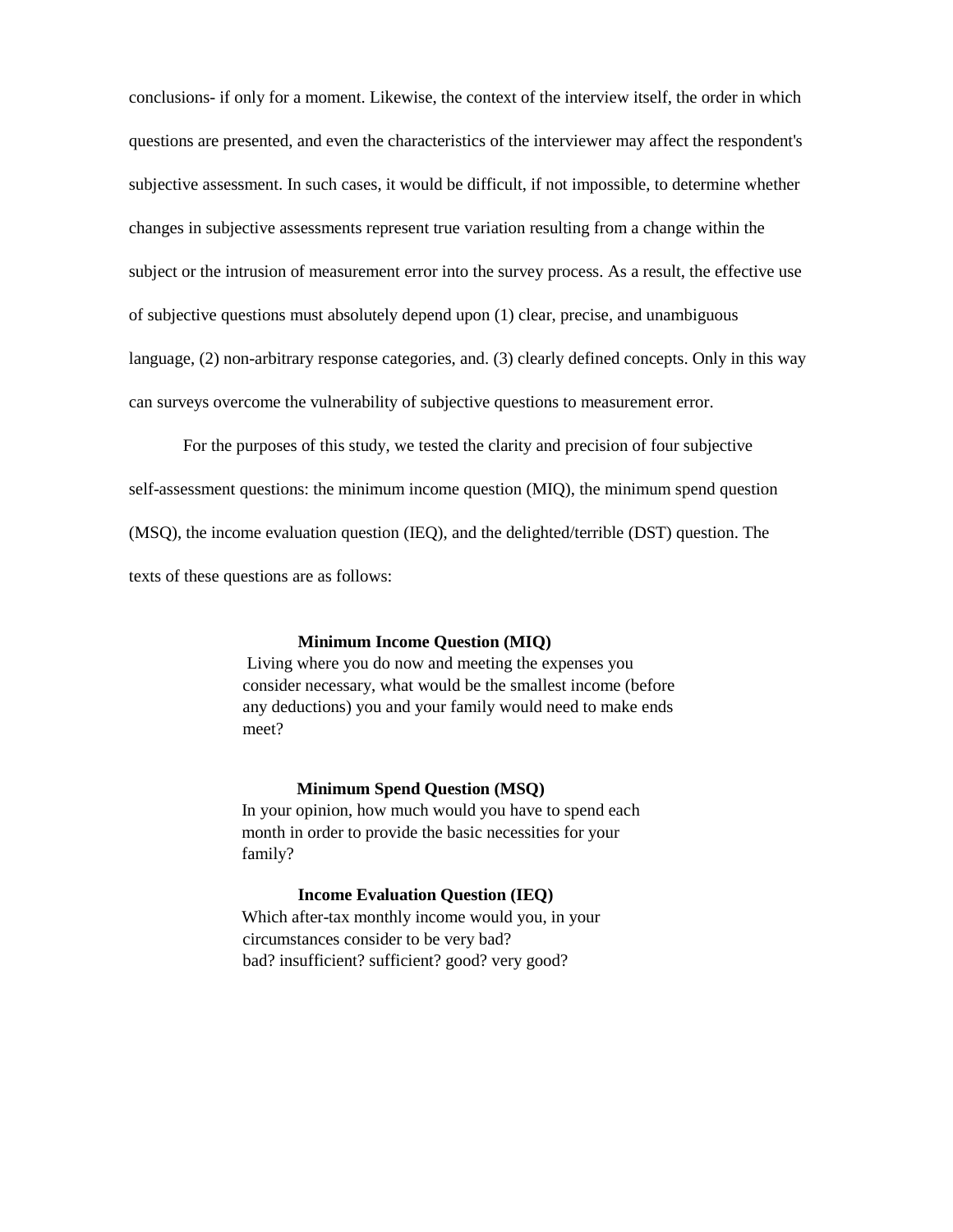#### **Delighted/Terrible Questions (D/T)**

Which of the following categories best describes how you feel about your family income (or your own income if you are not living with relatives)? Do you feel delighted, pleased, mostly satisfied, mixed, mostly dissatisfied, unhappy, or terrible?

One of the key methodological issues is to understand bettor how respondents interpret these questions. Use of qualitative research techniques, such as in-depth interviews and focus groups provides insights into how respondents interpret such terms as 'minimum income,' 'necessities,' and 'living where you do now.'

Once we gain a better understanding of these questions, greater progress can be mane to combine subjective assessments and objective measures of economic well-being. With this latter information we can, for example, test various consumption theories such as the life-cycle hypothesis and tile relative income hypothesis, develop equivalence scales, measure individual welfare functions, conduct tests of utility maximization in consumer behavior, quantify habit formation and preference formation, and produce sufficiency thresholds (See Appendix A for more information).

The remainder of this paper is organized into five major sections: previous research and U.S. Government involvement, study design, methodology, preliminary results, and summary and conclusions. In the results section we present results from one of the focus groups and ten cognitive interviews. Our plan is to collect data from respondents in five geographic areas across the U.S. The results in this version of the paper are only from one of the areas (Miami); thus, the results presented in this paper must be considered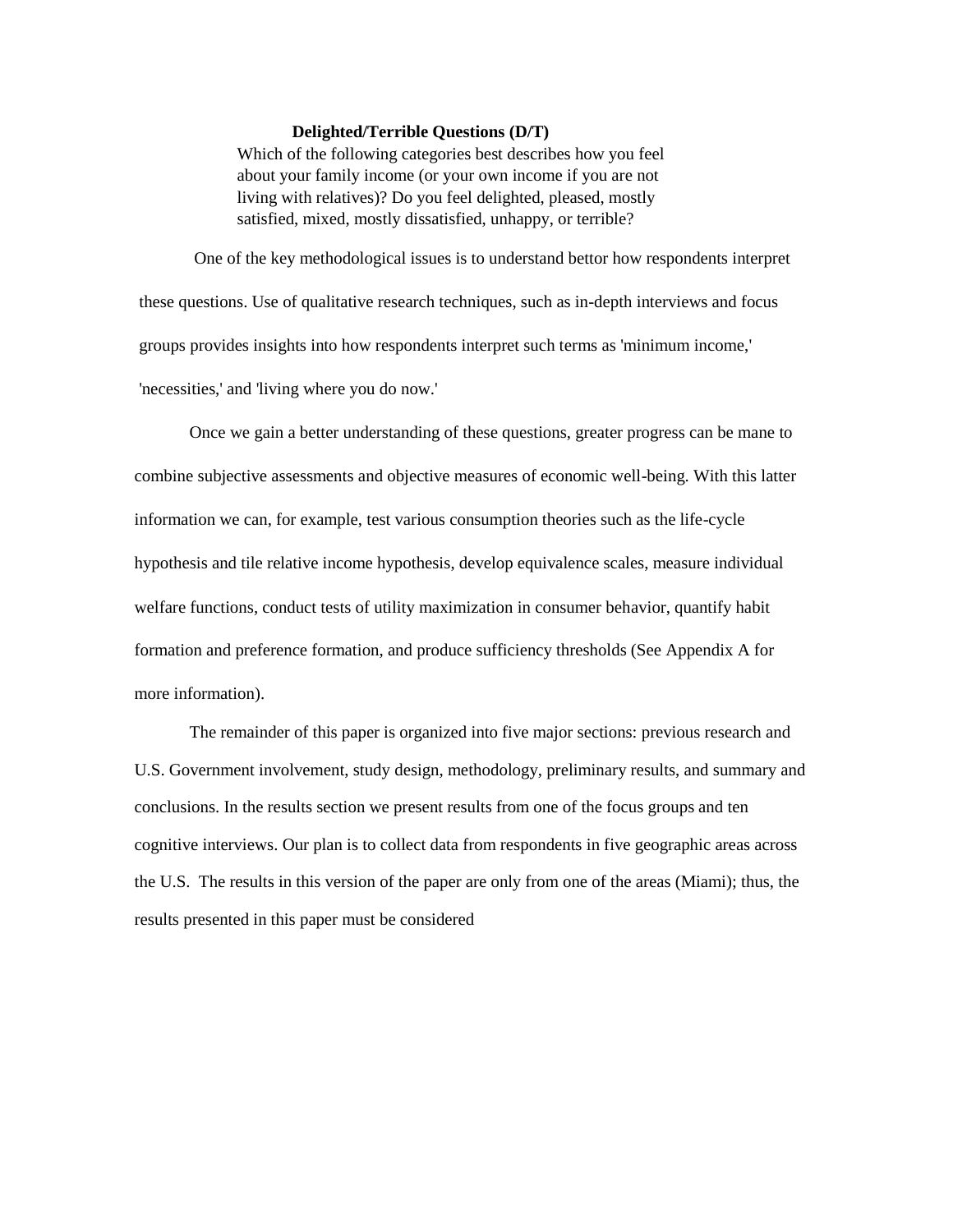preliminary. The study was designed by staff within the Bureau of Labor Statistics (BLS), with data collected by the BLS and the University of Michigan Institute for Survey Research. Funding is provided by the BLS and Bureau of the Census.

#### **H. Previous Research end U.S. Government Involvement**

During the twenty years in which subjective questions have been used to assess the economic well-being of individuals and households, relatively little research has been done on the reliability or validity of these particular questions. However there are four notable exceptions.

First, the Delighted/Terrible (D/T) scale was developed and tested by Frank Andrews and Stephen Withey<sup>1</sup> in a series of quality of life surveys at the University of Michigan Institute for Survey Research during the 1970s. Based upon their tests, Andrews and Withey suggest that the D/T scale can account for 87 percent of the variance in respondents' feelings about their income.

Second, Kapteyn<sup>2</sup> focused his research primarily on the use of the IEQ and the D/T scale in measuring an individual's welfare function of income (WFI), although response to related subjective questions were also examined. With respect to the IEQ, Kapteyn found that respondents preferred to answer in annual amounts. He suggested that respondents who answer in monthly or weekly amounts "forget" certain of their income like once-a

\_\_\_\_\_\_\_\_\_\_\_\_\_\_\_\_\_\_\_\_\_\_\_\_

<sup>1</sup> F. M. Andrews and S. B. Withey. *Social Indicators of Well-Being.* New York: Plenum Press, 1976, p. 343.

<sup>2</sup> Arie Kapteyn, "Statistical Analysis of Response to Charlottesville Hothouse, Treatment A Attitudinal Module, June 6-7, 1979." Unpublished manuscript.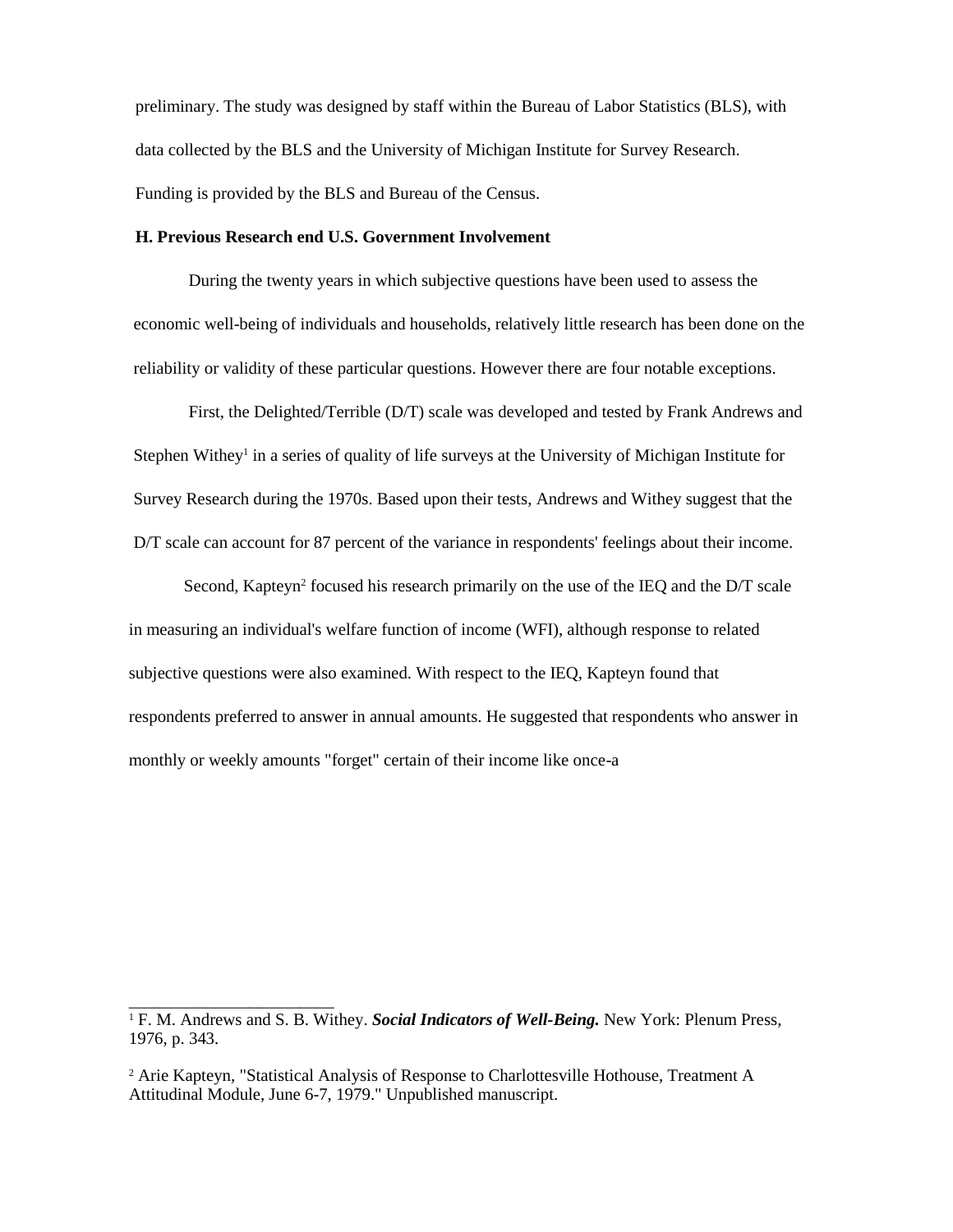year-fringe benefits. He suggested a finer (more points) scale for the D/T response categories since less ties should improve the WFI model fit.

Third, Antonides and colleagues<sup>3</sup> conducted a study to assess the reliability and validity of ten methods for measuring individual welfare functions of income using income evaluation questions. Data were collected from an experimental survey of approximately 400 households in the Netherlands in the Spring of 1979. Of the ten methods tested, they recommended a combination of two methods, that is, they recommend that individuals be asked numerical evaluations and corresponding income levels. Even this method raised concerns however, because they thought that the numerical evaluations might tempt respondents to provide income levels proportional to the numerical values which would tend to produce linear individual welfare functions. They recommended further testing of this method.

The fourth study was conducted under the direction of Morissette and Poulin<sup>4</sup> of Statistics Canada. Respondents were surveyed in supplements to the 1983, 1986, 1987, and 1988 Survey of Consumer Finances to evaluate alternative low income measurement methods. Interviewees were asked both the minimum income and spend questions and an income evaluation question. Split samples were used to test question wording. The major findings concerning the minimum income types of questions include: (1) small differences in response resulted with increases in family size; (2) when the same question

\_\_\_\_\_\_\_\_\_\_\_\_\_\_\_\_\_\_\_\_\_\_\_\_\_\_\_\_\_\_\_\_\_\_\_\_\_\_\_\_\_\_\_\_\_\_\_\_\_\_\_

<sup>3</sup>G. Antonides, A. Kapteyn, and T. Wansbeek, *Reliability and Validity Assessment of Tin Methods for the Measurement of Individual Welfare Functions of Income,* unpublished manuscript, Center for Economic Research, Tilburg, the Netherlands, 1986.

<sup>4</sup>R. Morissette and S. Poulin, *Income Satisfaction Supplement. Summary of Four Survey Years,*  Statistics Canada, 1991.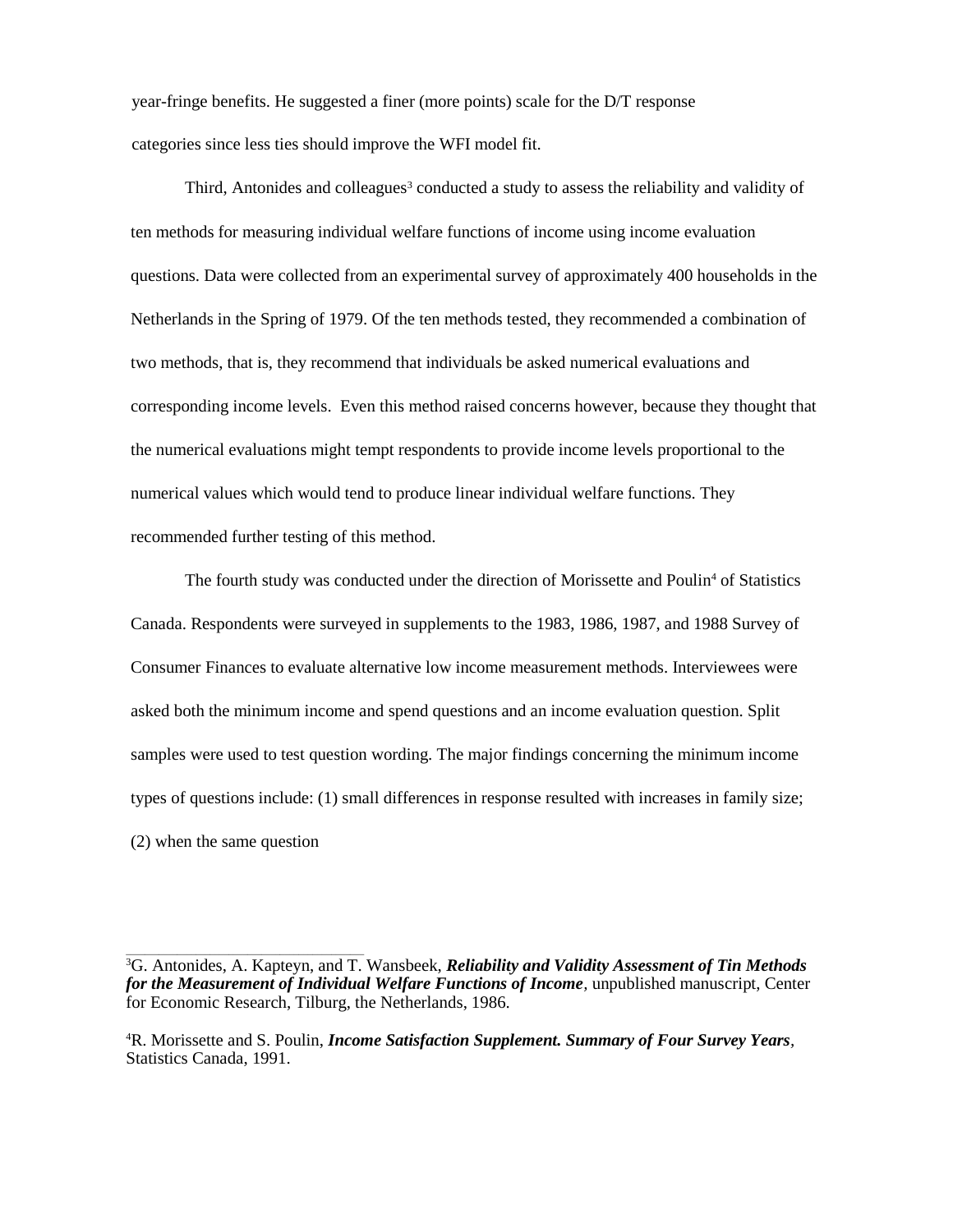wording was used over time, no notable changes in the minimum income required resulted; and (3) question wording on required income affected both the minimum income and, to a lesser degree, the equivalence scale; the researchers found a 32 percent difference in the levels produced from the income questions versus from the questions (using the 1988 split panel data), with the spend question producing lower responses.

Although not specifically designed to examine the impact of changes in survey methodology, other studies have been conducted using data from the MIQ and IEQ, and related questions which provide us with insight concerning subjective assessments. For example, Sounders and Matheson,<sup>5</sup> using Australian data, note that "perceptions of an adequate income for oneself are shaped by cultural identities and their concomitant reference groups in ways which go far beyond the effects of immediate material and personal circumstances." Garner and de Vos,<sup>6</sup> using data from the U.S. and the Netherlands, found that question wording, design of the survey, and data collection instruments are likely to contribute to variations in response. Based on econometric analysis, they found that differences for the two countries was likely related to what respondents consider necessary, and to their general interpretation of the MIQ.

During this same time period, the U.S. government moved forward and included subjective assessments of health status and health-related work limitations in federally

\_\_\_\_\_\_\_\_\_\_\_\_\_\_\_\_\_\_\_\_\_\_\_\_\_\_\_\_\_\_\_\_\_\_\_

<sup>5</sup>Peter Saunders and George Matheson, *Perceptions of Poverty, Income Adequacy and Living Standards in Australia*. Social Policy Research Centre Reports and Proceedings, No. 99, The University of New South Wales, April 1992.

<sup>6</sup>Thesia I. Garner and Klaas de Vos, "Income Sufficiency vs. Poverty: Results from the United States and the Netherlands," *Journal of Population Economics,* vol. 8, 1995 pp*.* 117-134. Also see: Klaas de Vos and Thesia I. Garner, "An Evaluation of Subjective Poverty Definitions: Comparing Results from the U.S. and the Netherlands," *Review of Income and Wealth,* Series 37, Number 3, September, 1991.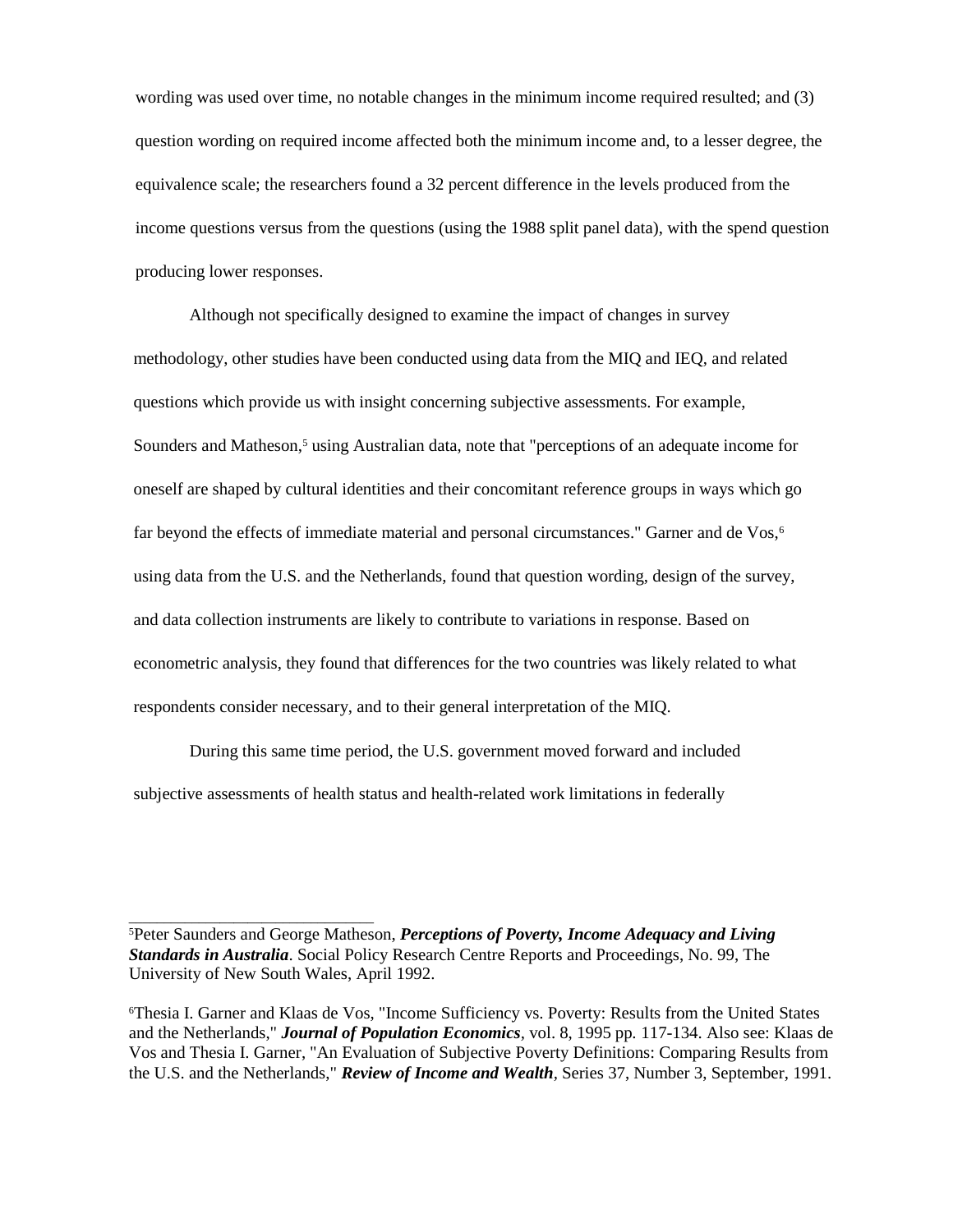sponsored surveys. The move to include subjective measures of the impact of income and financial resources in U.S. government sponsored surveys, however, was not as readily endorsed.7 The first foray of subjective assessments of income into U.S. government surveys came when both the MIQ and the D/T question were included in the Bureau of the Census' 1979 Research Panel of the Income Survey Development (ISDP) Program.8 The MIQ was also added to the 1982 Consumer Expenditure (CE) Interview Survey<sup>9</sup> based upon the recommendation of the Expert Committee for the Bureau of Labor Statistics' (BLS) Family Budget Revisions.<sup>10</sup> This committee suggested that in terms of measuring family budgets, there is "a general consensus about how much it takes for an ordinary family to 'get along' - perhaps not an exact figure, but rather a range or 'band' of total expenditure levels that contains what most people would agree is the 'get along' amount" (p. 8). Consequently, the committee recommended a major effort to evaluate and perfect a survey methodology that would permit a paradigm shift away from the notion that official experts can (and should) define what the populace needs in order to get along or prosper. The new measurement task would be directed instead toward finding stable, reproducible estimates of what ordinary people experience with their family budgets (p. 9). The

\_\_\_\_\_\_\_\_\_\_\_\_\_\_\_\_\_\_\_\_\_\_\_\_\_\_\_\_\_

<sup>7</sup>The result being that research into these questions has lagged behind that of the health-related questions. Yet researchers here in the U.S. and in other countries (mostly in Europe, Canada, and Australia) continued to use the subjective economic well-being questions to provide information on the situation of individuals and households. See Appendix B for selected references from the literature

<sup>8</sup>For a review of the history of self-assessments in potential federal household surveys, see Demon R. Vaughan, "Self-Assessments of Income Needs and Financial Circumstances: Two Decades of Seeking a Place in Federal Households Surveys," paper presented at the Joint Statistical Meetings, Sections on Government Statistics, Social Statistics, and Survey Research Methodology, Chicago, Illinois, August 5, 1996.

<sup>9</sup>See deVos and Garner (1991) and Garner and deVos (1995) for analyses of these data.

<sup>10</sup> Harold W. Watts. "Special Panel Suggests Changes in BLS Family Budget Program," *Monthly Labor* Review, December 1980, pp. 3-10.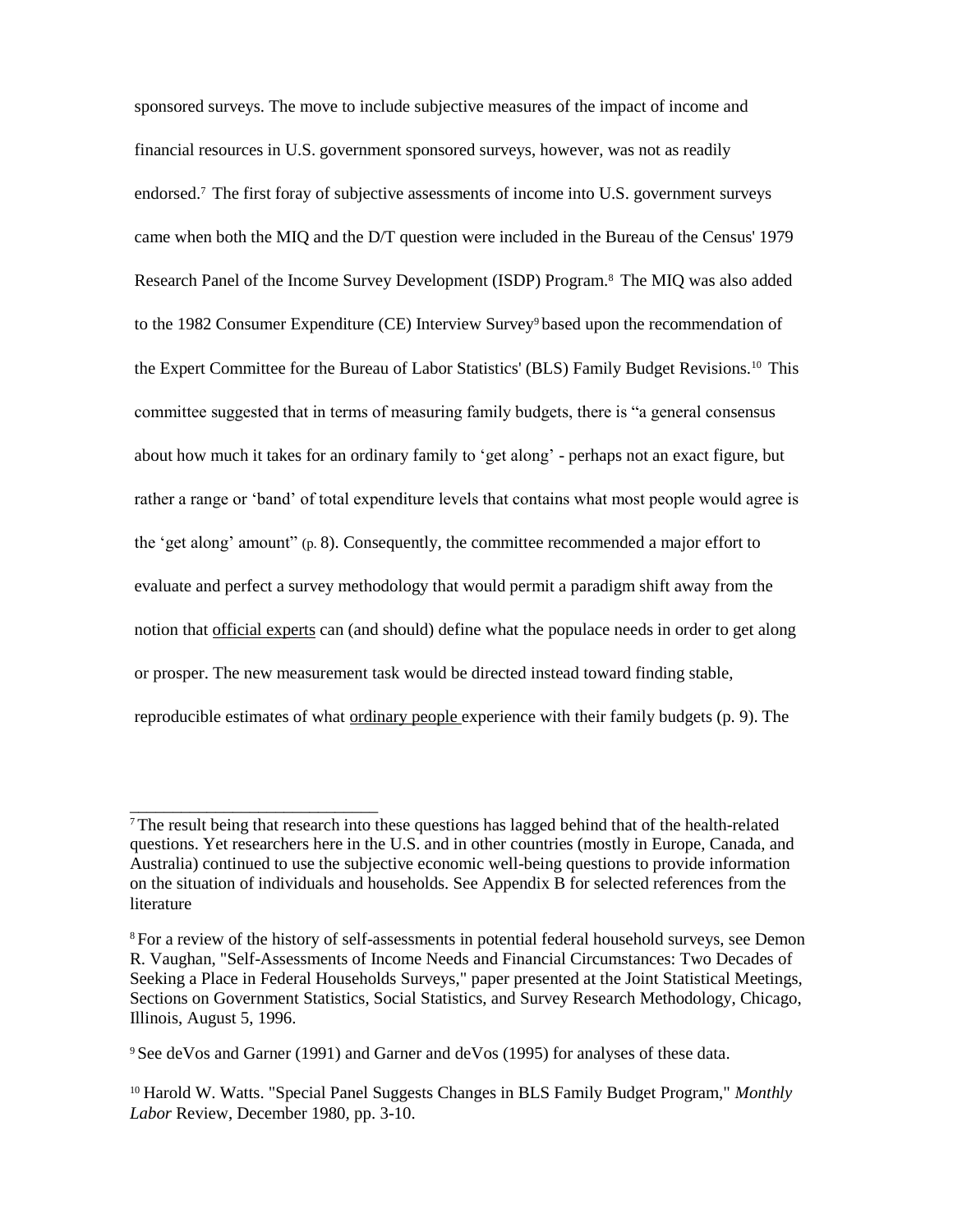committee, therefore, envisioned supplementing the absolute standards embodied in detailed lists of commodities with more relative standards based on the reported subjective experience of respondents.

Implementation of the committee recommendations was initiated by proposing the only existing subjective assessments of income available: the MIQ IEQ, and D/T question. However, when the survey package of questions was sent to the Office of Management and Budget (OMB) for approval, the MIQ question alone was accepted for inclusion in the CE and only within the last interview. Eventually, even this one question was dropped when the plan to revise the Family Budget program was discontinued.

Again in 1991, a formal proposal from an inter-agency team was presented to OMB to include the existing subjective assessment questions in the Survey of Income and Program Participation (SIPP), a Bureau of the Census survey. After consultation with BLS, the Bureau of the Census, and the Office of Senator Daniel Moynihan, OMB recommended "laboratory and field testing" prior to the inclusion of such questions in the SIPP. In the OMB memorandum, cited was research from the BLS, <sup>11</sup> one of the few U.S. statistical agencies that had direct experience with a MIQ. In this memorandum, the OMB reiterated its policy to support such survey development and testing in the statistical agencies. The Committee on National Statistics, 12 in their report *Measuring Poverty, A N*ew *Approach*, also suggested that more work needs to be conducted on these measures before they can be seriously considered for an official poverty measure. However, they did

\_\_\_\_\_\_\_\_\_\_\_\_\_\_\_\_\_\_\_\_\_\_\_\_\_\_\_\_\_\_\_\_\_

<sup>11</sup>De Vos and Garner (1991) and Garner and de Vos (1995).

<sup>12</sup>Constance F. Citro and Robert T. Michael (eds.). *Measuring Poverty: A New Approach.* Washington, D. C.: National Academy Press, 1995.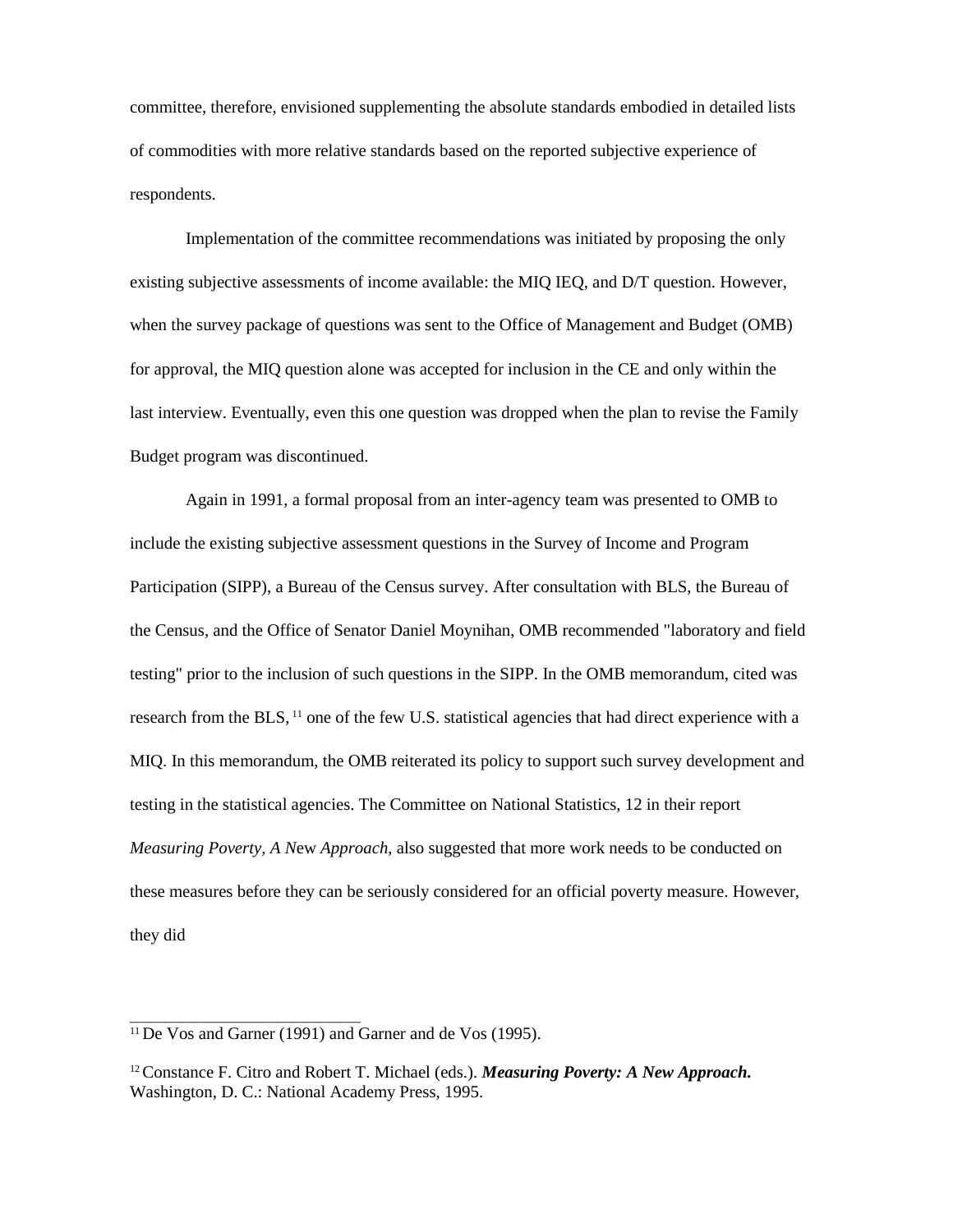state that, "If such survey responses were available over time on a consistent basis,... they could be used to provide useful information with which to evaluate the official methodology for updating the thresholds." <sup>13</sup>

In the autumn of 1994, a preliminary proposal was prepared within the BLS to explore the possibility of cognitive testing of subjective questions. By the spring of 1995, specific plans were detailed for a first round of cognitive tests. In the Spring of 1996, BLS management determined that this first stage of cognitive testing might proceed, with the understanding, that upon completion, there would be a review of the results and decisions made concerning further implementation. The format of the test and the questions to be asked were developed and pre-tested in the BLS cognitive lab. This pre-test helped to refine the protocols and improve the flow of the one-on-one interviews. Staff from the BLS and the Michigan Survey Research Center, under contract with BLS, are collecting the data from five areas in the U.S. Also during the autumn of 1994, the Bureau of the Census reconvened the SIPP Interagency Working Group to discuss possible topics for inclusion in the 9th wave interview of the 1993 SIPP panel (scheduled for fielding in the period October 1995, through January 1996).14 OMB agreed that the SIPP would be used to collect data for the proposed wave using the D/T question, the MIQ, and the MSQ. These data were collected by the Bureau of the Census.

\_\_\_\_\_\_\_\_\_\_\_\_\_\_\_\_\_\_\_\_\_\_\_\_

<sup>13</sup>Citro and Michael (1995), pp. 136-I37.

<sup>14</sup> See Robert Kominski and Kathleen Short, "Developing Extended Measures of Well-Being: Minimum Income," paper presented at the Joint Statistical Meetings, ," Sections on Government Statistics, Social Statistics, and Survey Research Methodology, Chicago, Illinois, August 5,1996.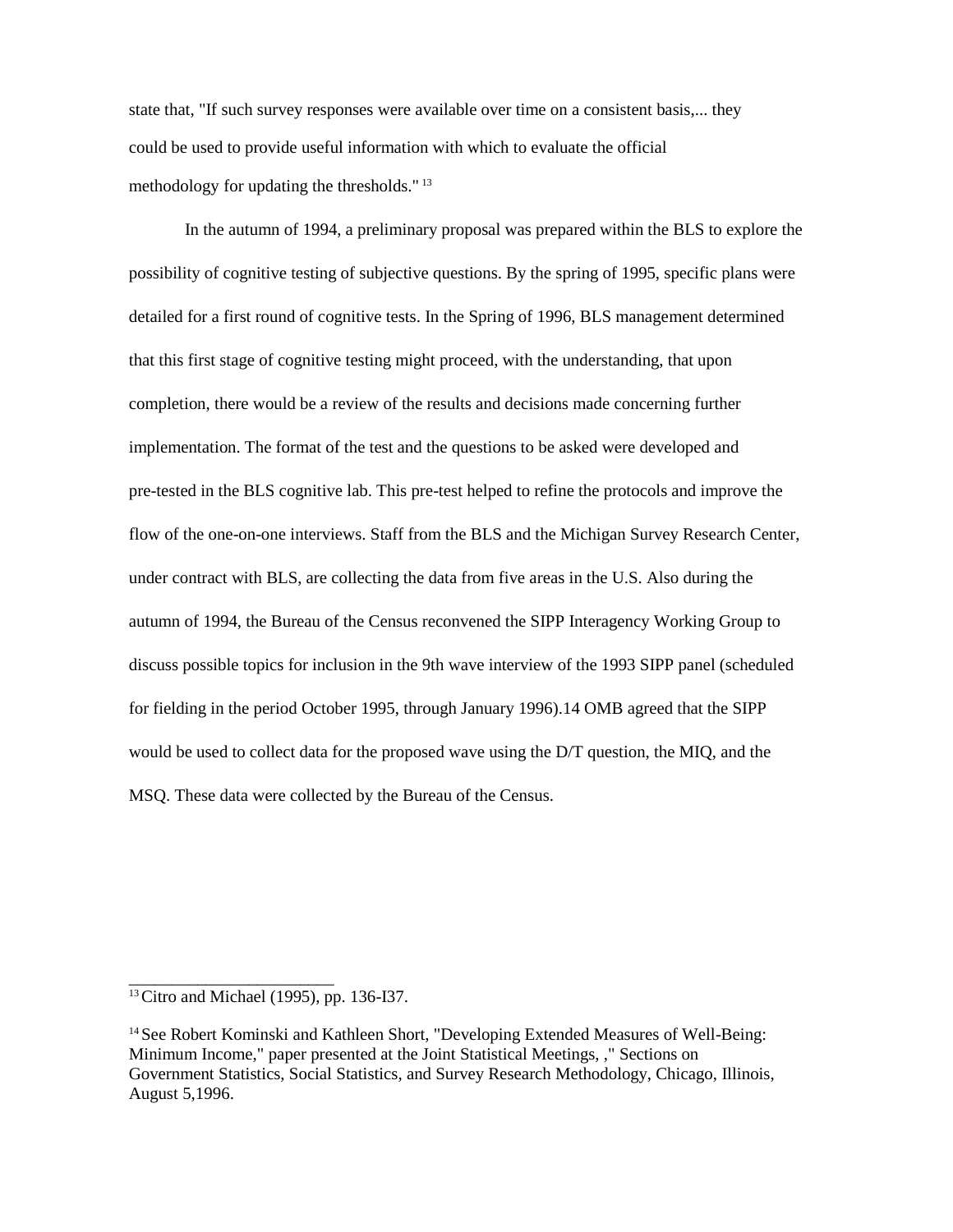In an effort to coordinate activities and to meet the OMB request, the BLS and Census

Bureau are jointly funding the cognitive testing, as noted earlier. All of the cognitive work is being conducted or coordinated by the BLS. Once the SIPP field data are available, BLS will work with the Census Bureau in analyzing those data. Then results from the two parts of the project will be combined to provide an overall assessment of the subjective questions under examination.

#### III. Study Design

Our study was designed to address four main research questions:

- 1. How do respondents interpret such terms as "minimum income," "sufficient income," "necessary expenses, " and "monthly household income?" Since these terms are not defined for respondents, the range of possible interpretations needed to be determined.
- 2. Are there potential order effects when asking respondents to make subjective assessments? For example, when respondents are asked to assess satisfaction with their income, are their ratings affected by questions immediately preceding those asked about their expenditures? The possibility exists that consideration of one's expenses may create a comparison that may temporarily raise or lower one's evaluation of income.
- 3. How do respondents use response categories such as "good/bad," "sufficient/insufficient," and "delighted/terrible?" Are these the appropriate terms for assessing people's attitudes and emotions about their income? What metric should be used for the scale range?
- 4. How easy or difficult is it for respondents to make subjective assessments of their income? How accurately do respondents review their economic situation when making subjective assessments?

To address these four main research questions, a two-prong strategy of qualitative

testing consisting of cognitive interviews and focus groups is being used. The successful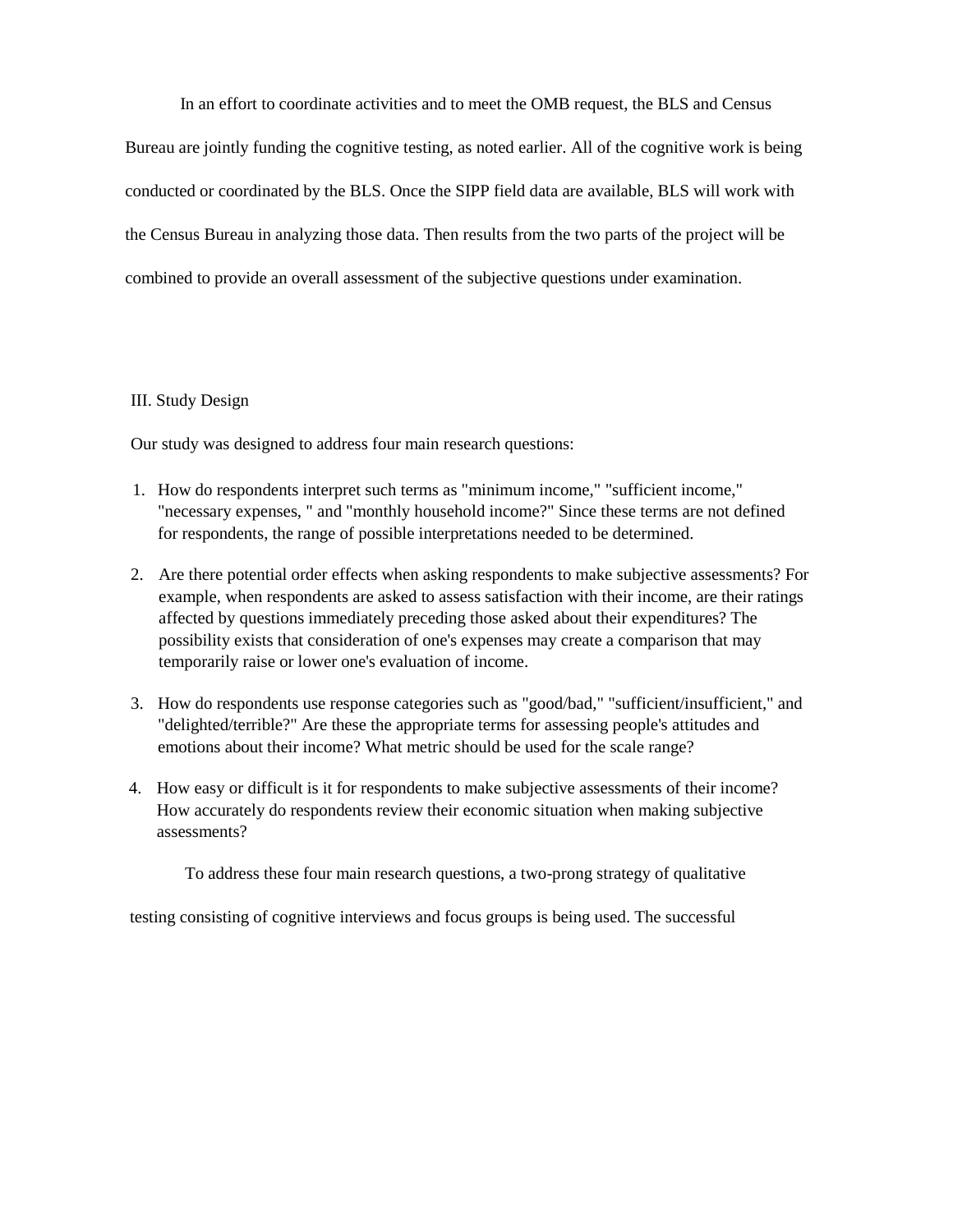application of such qualitative methodologies requires that as many differing viewpoints as possible be gathered, so that a full range of ideas and opinions may be observed. In order to extend the breadth of views expressed, our study is designed to include three types of faintly composition, three levels of income, and five sites spread across the United States. The result is a three-by-three design matrix (based on household type and income group) with a total of nine cells; not all sites are represented by each cell in the matrix. At least five (5) interviews and one (1) focus group are to be conducted in each cell.

Based on our own evaluations and earlier work, <sup>15</sup> we expected that spending patterns impinge upon one's attitude toward income, so we decided it was necessary to include a range of household types reflecting diverse expenditure patterns. We screened participants and categorized their household types as:

- 1. single adults with no children under 18 years-of-age in the home,
- 2. adults (either single or sharing expenses with another adult) with children under 18 years-of-age in the home,
- 3. adults sharing expenses, but with no children under 18 years-of-age in the home.

We defined the levels of income as either (1) low, (2) medium, or (3) high. These are determined separately for each geographic area in which testing is conducted. Using July to December 1994 Income Percentile Data from the Current Population Survey (CPS),16 staff from the BLS 17 adjusted these estimates to the March 1996 level using the

\_\_\_\_\_\_\_\_\_\_\_\_\_\_\_\_\_\_\_\_\_\_\_\_\_\_\_\_\_

<sup>&</sup>lt;sup>15</sup> Garner and de Vos (1995).

<sup>&</sup>lt;sup>16</sup> Special thanks are extended to Kathleen Short of the Census Bureau for producing these ranges. Earlier ranges were produced by Bill Passero using CEX data but we decided later to use the CPS data for selecting our subsamples.

<sup>&</sup>lt;sup>17</sup> Thanks to Wolf Weber for this conversion.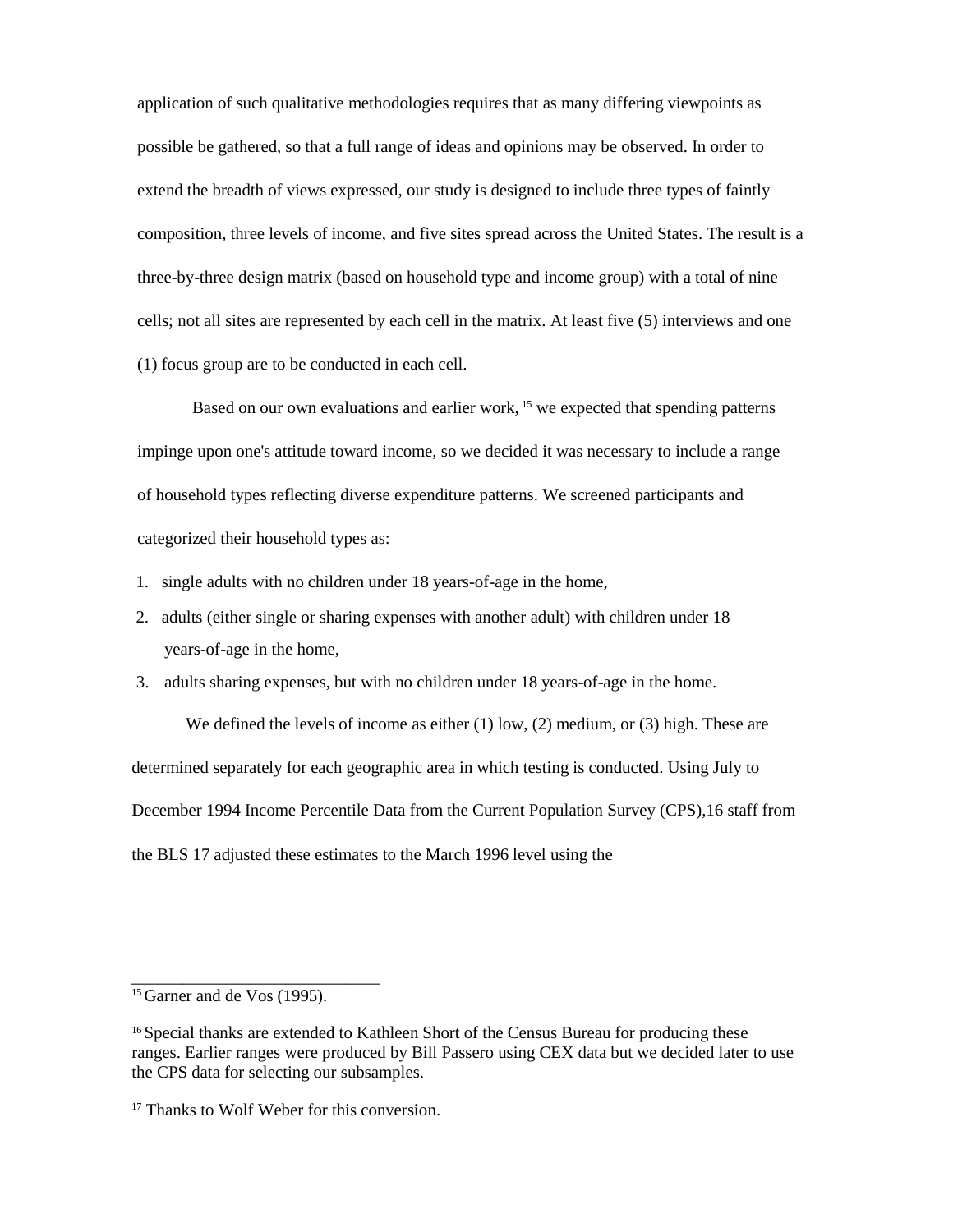CPI-U for all items.18 These estimates represent taxable household income in the appropriate metropolitan statistical areas and do not include the cash value of food stamps. The income ranges for each area are divided into thirds for each of the three household types (see Appendix C for the exact income ranges used).

The five sites are selected to provided national coverage, as well as some urban/rural differentiation.. The sites are Miami, Los Angeles, Detroit, Baltimore, and West Virginia. In this paper, we only present the results from ten interviews and one focus group from one site: Miami, Florida. The Miami focus group and cognitive interviews were conducted by a research psychologist from the Bureau of Labor Statistics during the month of May 1996. Data for the other eight cells are being collected this summer and autumn.

#### IV. Methodology

 $\overline{\phantom{a}}$  , and the contract of the contract of the contract of the contract of the contract of the contract of the contract of the contract of the contract of the contract of the contract of the contract of the contrac

Our choice of two qualitative methodologies, *focus groups and cognitive interviews,*  reflected our lack of even the most basic information concerning the ways that respondents would react to these types of questions, scales, and concepts. We had no prior hypotheses driving our data collection. Instead, we are attempting to (a) simply observe the procedures and strategies respondents use when making subjective assessments, (b) hear the language they use when discussing these topics, and, ultimately, (c) see these

<sup>&</sup>lt;sup>18</sup> No CPI-U data were available for the Detroit/Ann Arbor area for March 1996. The alternative for updating the income ranges was thus to average the CPI-Us for February 1996 and April 1996 to make the adjustment.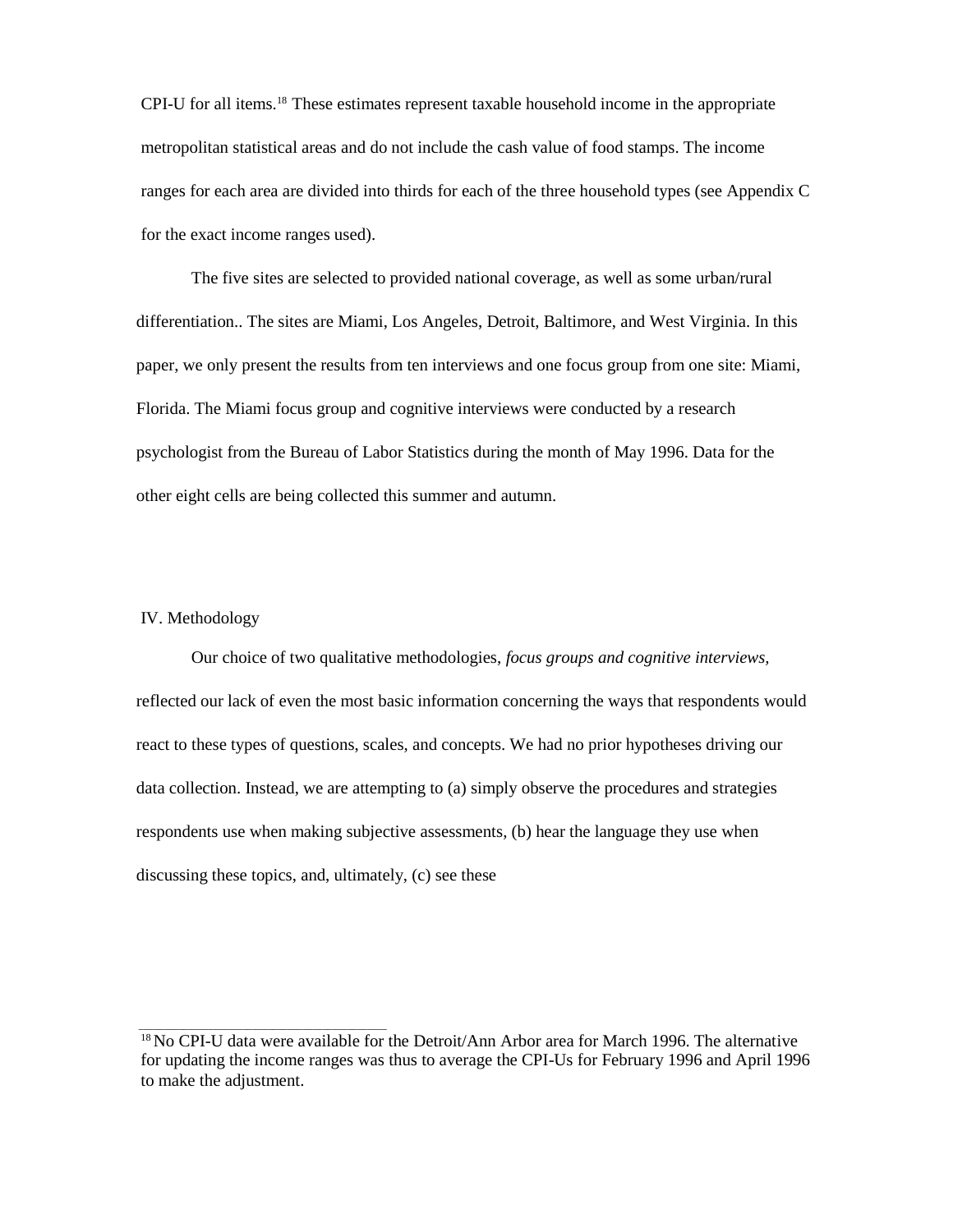issues from the respondents' perspective by encouraging and assisting them in articulating their own unique perspectives on the world.

#### *A. Focus Groups*

In our focus groups, respondents are asked to discuss the concepts of "minimum income" among themselves. Specifically, we ask them:

- What amount of income would they need to "make ends meet" and how did they decide upon this amount?
- o What expenses would be covered by "enough money to make ends meet?" What would the amount of money purchase?
- o What things is their lives determine the amount of income a family needs "to make ends meet?

In addition, participants are asked to evaluate different "levels" of income. For instance, they are asked to describe the differences between "good" and "bad" amounts of income. A similar discussion is raised for the distinctions between "sufficient" and "insufficient" incomes. Participants are asked to consider what elements or events might cause the dividing points between "good and bad" or between "sufficient and insufficient" incomes to fluctuate. Finally, participants are presented with the "delighted/terrible" scale and probed for their reaction to as well as their understanding and use of its response categories.

#### *B. Cognitive Interview*

For this study, several tasks are drawn from the repertoire of cognitive laboratory techniques. The interviews begin with a concurrent think-aloud task, through which the participants are able to describe their thoughts while answering either the MIQ and an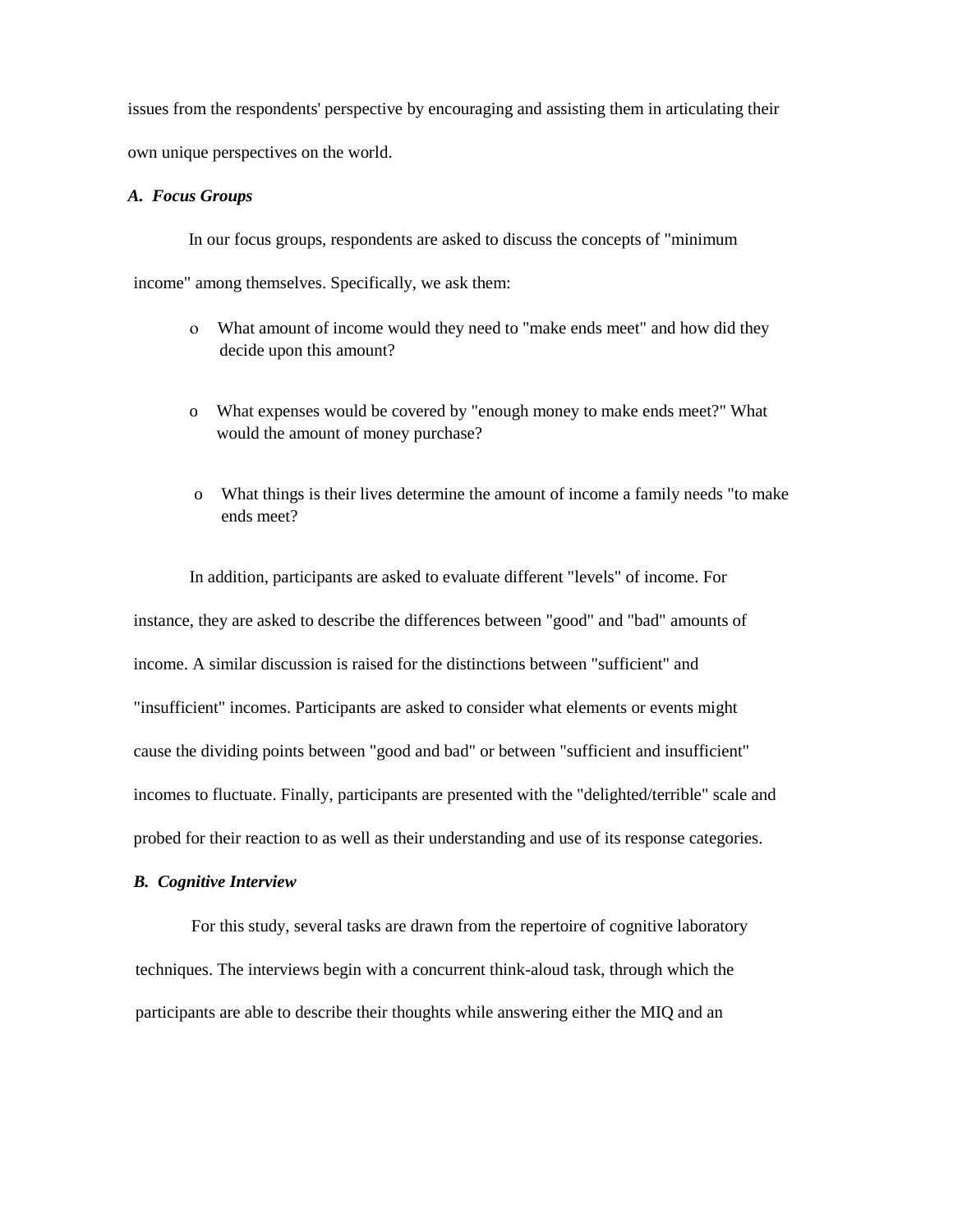alternative "minimum spend" question. Participants are first "taught" to create an answer out loud by having the procedures explained and demonstrated. They are then requested to talk through all the issues and problems they had as they arrived at their answer to the question. As the answers emerge, the interviewer follows up with probing questions to gain additional details and understanding. Participants are asked to rate their confidence in the answer they provided and to paraphrase some of the concepts in their own words. Such strategies are generally used to identify difficulties in understanding question wording or concepts, recall strategies, and the participants' reactions to the question.<sup>19</sup>

A second technique used is an "income sorting" task directed toward assessing the ways that participants evaluate income. Two versions of the task are used for each participant. In each case, cards are arranged in front of the participant that are labeled either "Very good," "Good," "Bad," "Very Bad" or "Sufficient," "Insufficient." Participants are then handed a stack of cards with dollar amounts written on them, ranging from \$250 to \$6,000 in \$250 increments. Participants are instructed to think about all the members of their household and their expenses and then to evaluate each dollar amount as monthly take-home pay. The evaluations are made by placing each dollar amount into an appropriate category. After all the cards have been sorted and the difficult gray areas between categories recognized, the interviewers probe the decisions. Participants are asked la discuss how they decided to categorize the dollar amounts, what the income amounts

\_\_\_\_\_\_\_\_\_\_\_\_\_\_\_\_\_\_\_\_\_\_\_\_\_\_\_\_\_\_\_\_\_\_\_\_\_\_\_\_\_\_\_\_\_\_\_\_\_\_\_

<sup>19</sup>T. J. DeMaio and J.M. Rothgeb. "Cognitive Interviewing Techniques in the Lab and in the Field." In *Answering Questions*, N. Schwarz and S. Sudman (eds.). San Francisco: Jossey-Bass Publishers, 1996, pp. 177-195.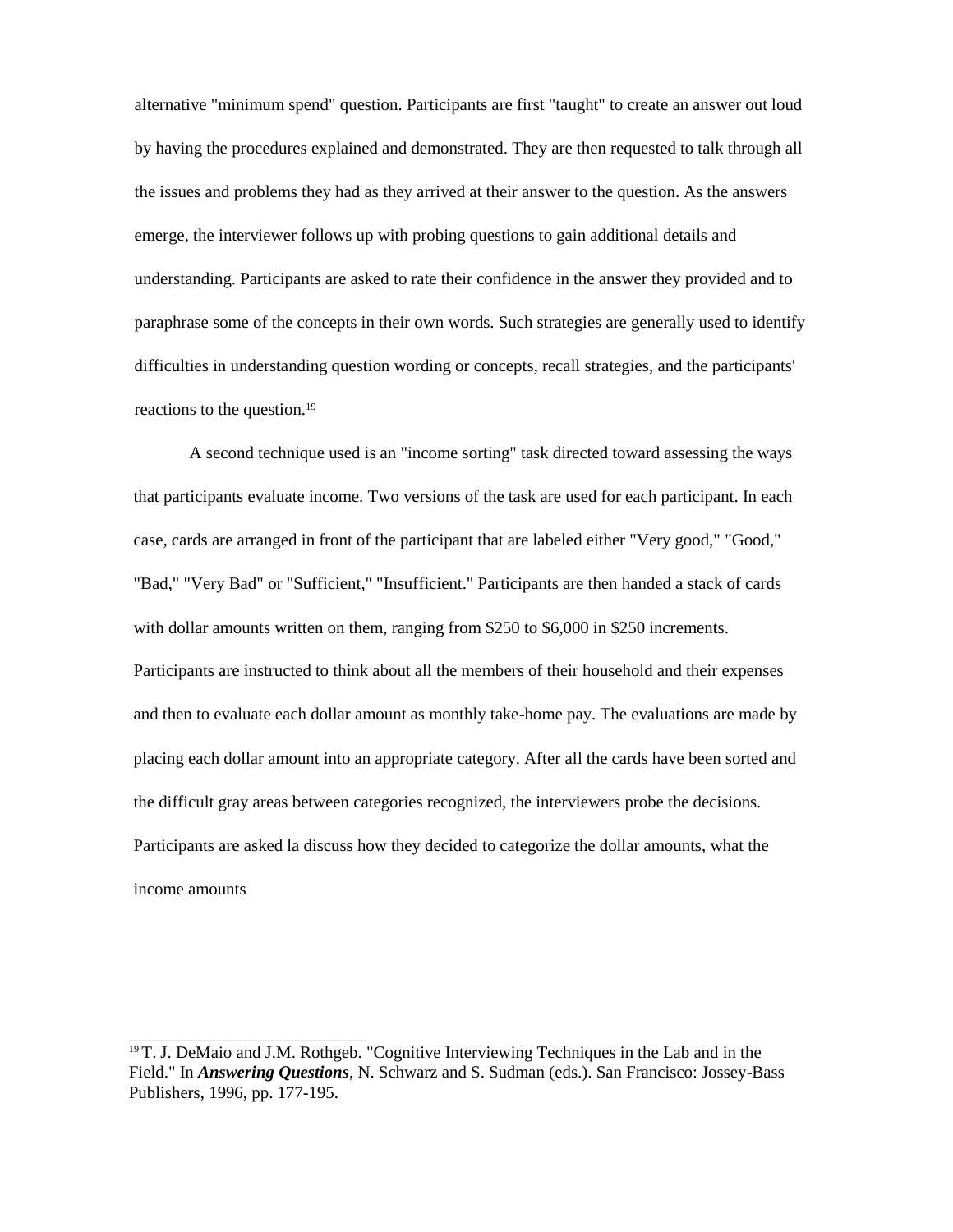categorized together had in common, and what their lives would look like with the varying categories of income.

A third task is a series of short answer questions using the "delighted/terrible" scale. "Satisfaction" assessments run the risk of being affected by preceding questions that make specific information salient, thereby creating temporary standards of comparisons, affecting judgments, and causing later responses to be higher or lower by comparison. So in order to test for this possibility, a series of questions is asked for which participants are to use the "delighted/terrible" scale to identify how they felt about expenses such as the cost of feeding their families, eating out in restaurants, buying clothes, health care, transportation, school tuition, and housing. Half of the participants are asked to assess their family incomes *prior* to expenditure assessments; half of the participants are asked to evaluate their family incomes *after* the evaluation of expenses. Participants are also asked to discuss the "delighted/terrible" scale and to describe the meaning of the various categories.

In closing, the interview participants answer a series of short debriefing questions. These questions probe their reactions to the interview itself, what they liked best and least during the interview, what was easiest and most difficult, and their ideas for other questions that we could ask to more fully understand their subjective experience of the *yin* and *yang* of income and expenses.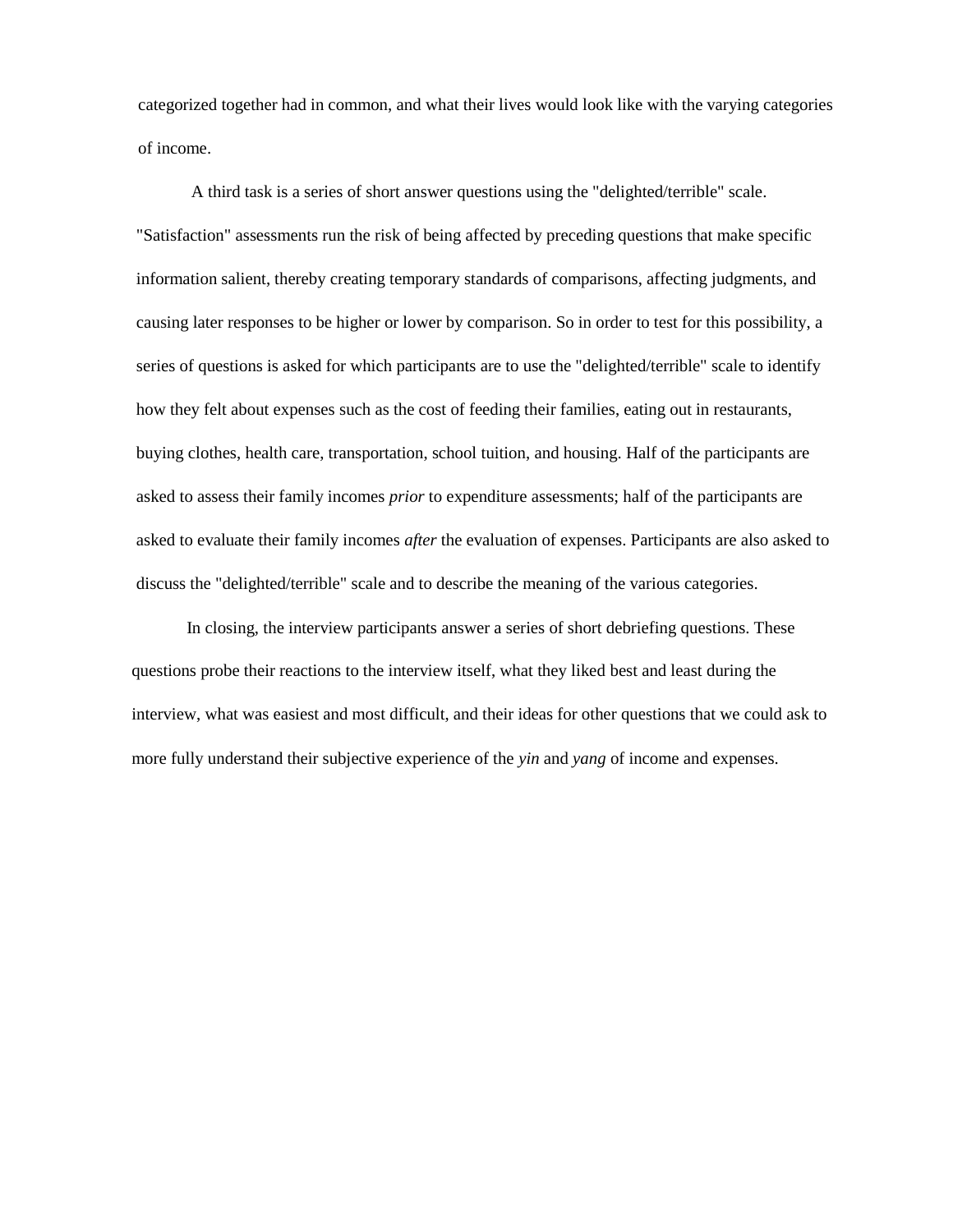#### **V. Preliminary Findings**

The results presented in this section are from one of the nine cells being tested. As noted earlier, data for this one cell are based on ten interviews and one focus group conducted in Miami. The findings to date are categorized primarily into three main issues: ambiguity in the language, complexity in the questions, and "new" language. Each are addressed below, including examples.

## *A. Ambiguity in the Questions*

*1. Minimum Income Question (MIQ) and Minimum Spend Question (MSQ).*

Half of the respondents are asked the MIQ and the other half are asked the MSQ. To date, there do not appear to be any distinguishable differences, but the results show that both questions are plagued by the same problems.

At the beginning of each cognitive interview, respondents are presented with a "flunk aloud" task. They are asked to create an answer (out loud) to the MIQ and MSQ. Focus group participants are asked a similar question.

As respondents begin to generate their answers, it becomes apparent at once that these are extremely difficult questions. In order to answer the question, it is necessary for respondents to generate a complete list of their monthly expenses and estimate a dollar amount for each expense. In many cases, respondents stop generating items and declare their list of expenses "complete," only to revise their list in response to specific probes from the interviewer or as additional items surface throughout the course of the interview.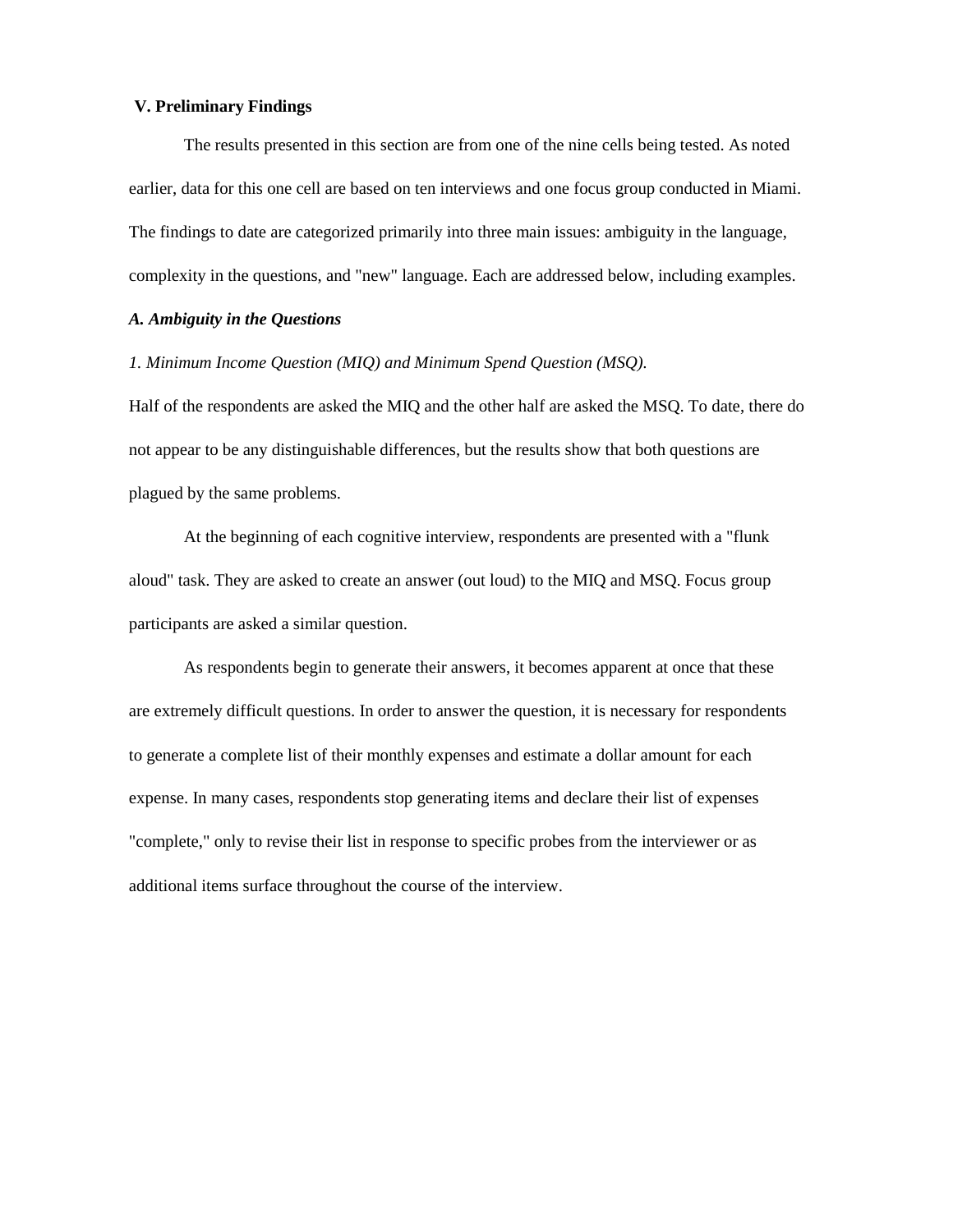Additionally, dollar estimates generated prior to the itemized list of expenses greatly underestimate the amount of money needed to cover those expenses.

Among the focus group participants, there seems to be two distinct interpretations of the MIQ. On the one hand, about half of the participants aye indicating that the question is asking for the bare minimum with which to survive-"with no gravy," as one participant said.. These participants interpret the phrase "to make ends meet" as meeting the most basic needs, such as "food on the table and shelter in which to live." This group, when pressed for a second dollar estimate of the *"absolute"* minimum amount their family would need to make ends meet each month provides a dollar amount that falls within the range of their original estimate of necessary income. In other words, "making ends meet" is seen as equivalent to the "absolute minimum income."

A second large group of participants seems to be interpreting the question differently. For these participants, the amount of income needed to "make ends meet" includes some "gravy." This is seen most clearly when they provide a lower dollar estimate for the *"absolute"* minimum amount needed. When pressed to describe how they arrived at an estimate of what it would take "to make ends meet," one participant responded, "I just calculate what I would need not to have to worry about expenses at all" This point of view seems to interpret "making ends meet" as starting with the current level of expenses, including some expenses that might be jettisoned if income dipped to the "absolute minimum" amount. As another participant with this perspective explained, "I add up all my expenses ...and estimate what we might need for things like entertainment or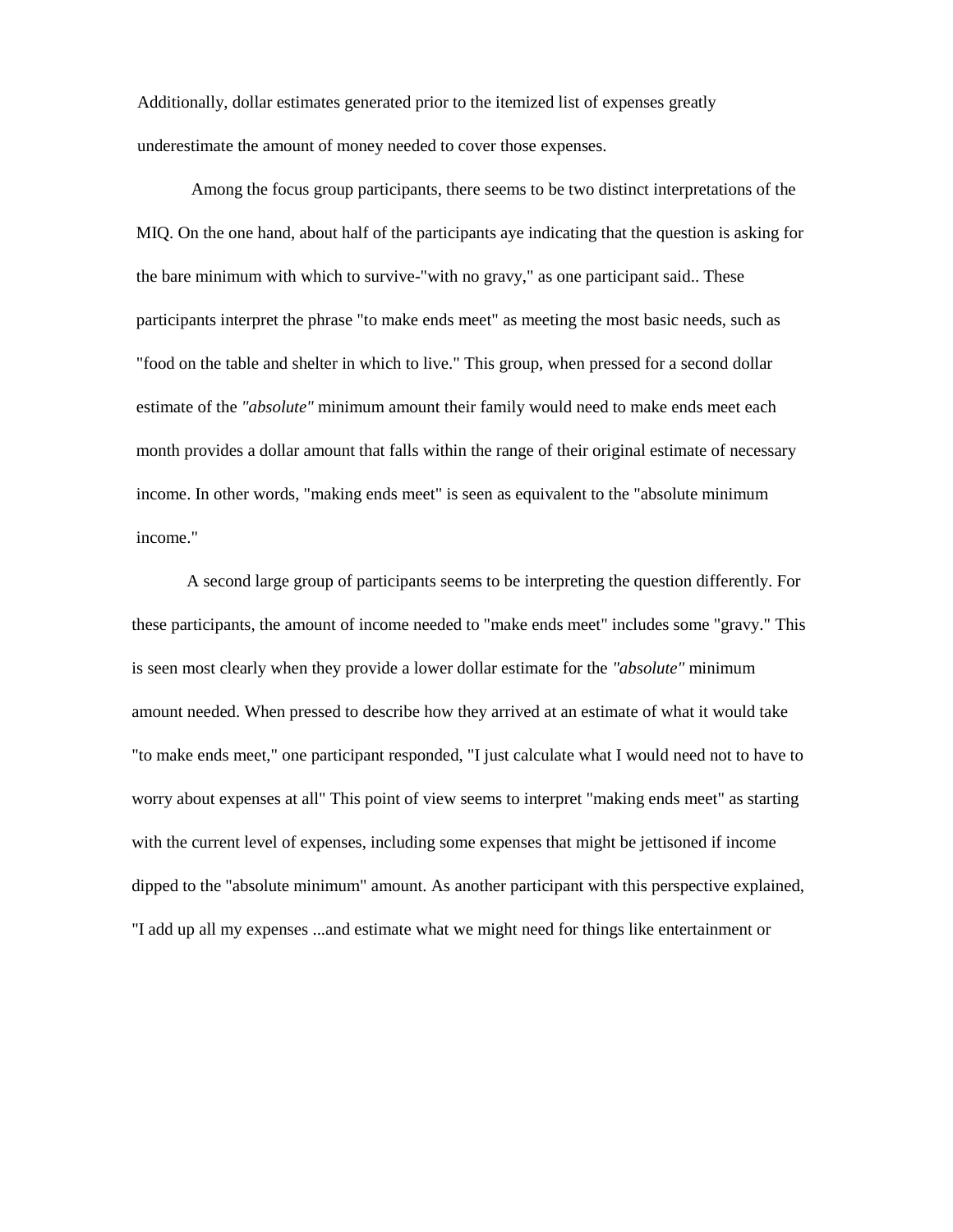emergencies." For participants with this second interpretation, "absolute minimum" income needed to make ends meet would whittle away the "gravy" and include "just the house bills, but not really any money for leisure" In other words, it is "just what you need" with no thought of "putting anything aside"

Most of the focus group participants seem to feel that it is relatively easy to answer this type of question because their needs are "pretty stable month-to-month." One may speculate, therefore, that if the question did not include the vague, ambiguous phrase "to make ends meet," but rather clearly defined the parameters of the judgment, then respondents might tie able to provide a valid and consistent estimate. The challenge will be to convey to respondents the request for "minimum survival," while still allowing them the latitude to define what minimum survival would look like (and cost) for them.

As part of the MIQ and the MSQ, respondents are asked to consider "necessary expenses.'' When respondents are asked to list these expenses and explain why they consider certain items to be necessities, there is general consensus about the reasons--*they are required for existence; they are essential for survival; without them you can't live.*

However, there is less consensus about what is actually required for existence. Almost every respondent recognized two basics without which one could not survive: food and shelter. But beyond those two items, there is less agreement. Focus group participants are also led through a two-step exercise of itemizing monthly expenses. First they are asked to identify those expenses that could be included as necessary for "making ends meet." They are then asked to go beyond that step and single-out only those expenses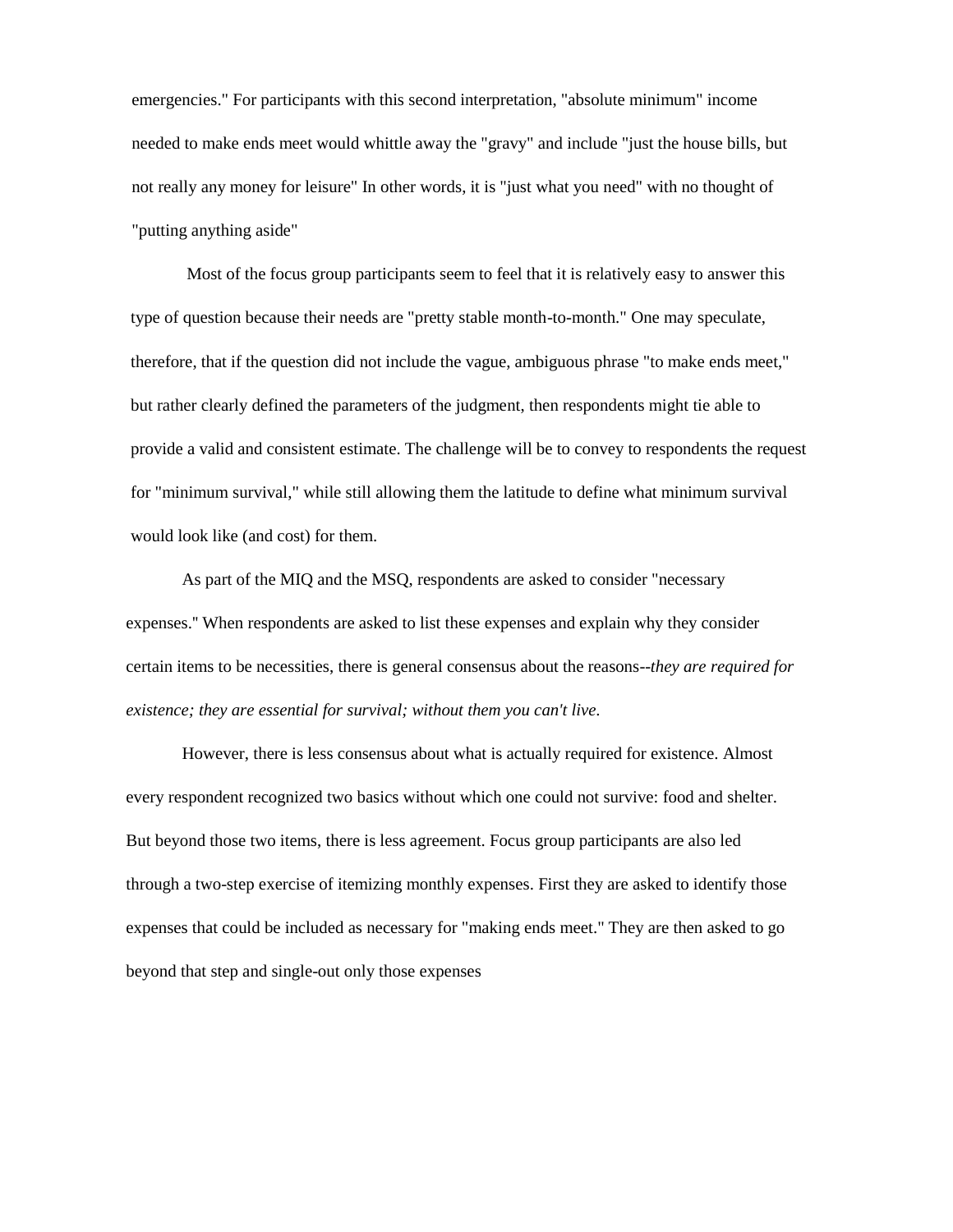that they would deem "absolutely necessary." While there is always some diversity within groups, there is remarkable consistency across groups. A composite of the lists of monthly expenses follows:

| <b>Monthly Expenses</b>               | <b>Necessary Monthly Expenses</b>    |
|---------------------------------------|--------------------------------------|
| 1. Rent                               | 1. Rent                              |
| 2. Food                               | 2. Food                              |
| 3. Clothing                           | 3. Clothing                          |
| 4. Health Insurance                   | 4. Health Insurance                  |
| 5. Transportation                     | 5. Transportation                    |
| 6. Utilities                          | 6. Utilities                         |
| 7. Household sundries                 | 7. Household sundries                |
| 8. Credit card payments               | 8. Credit card payments              |
| 9. School expenses (where applicable) | 9. School expenses (no consensus)    |
| 10. Garbage                           | 10. Garbage (no consensus)           |
| 11. Grooming expenses (no consensus)  | 11. Grooming expenses (no consensus) |
| 12. Pets                              | 12. Pets (no consensus)              |
| 13. Telephone                         |                                      |
| 14. Laundry                           |                                      |
| 15. Automobile/insurance/maintenance  |                                      |
| 16. Cable (no consensus)              |                                      |

As seen here, the two lists are remarkably similar. While a few items are dropped from the second list, many respondents suggested that adjustments would probably be made by changing the quantity or quality of items, rather than omitting a category completely. For instance, those who included hair care expenses as necessary suggested that they could, if required, reduce the number of trips per month rather than omit this expense altogether. Likewise, clothing could be purchased from thrift shops or more careful use could be made of one's current wardrobe. Rather than go hungry, participants suggested that they would be likely to purchase cheaper food, buy bulk items, carry their lunches, and limit their meals eaten in restaurants. Other adjustments included the use of generic household products and finding additional persons with whom to share rent. The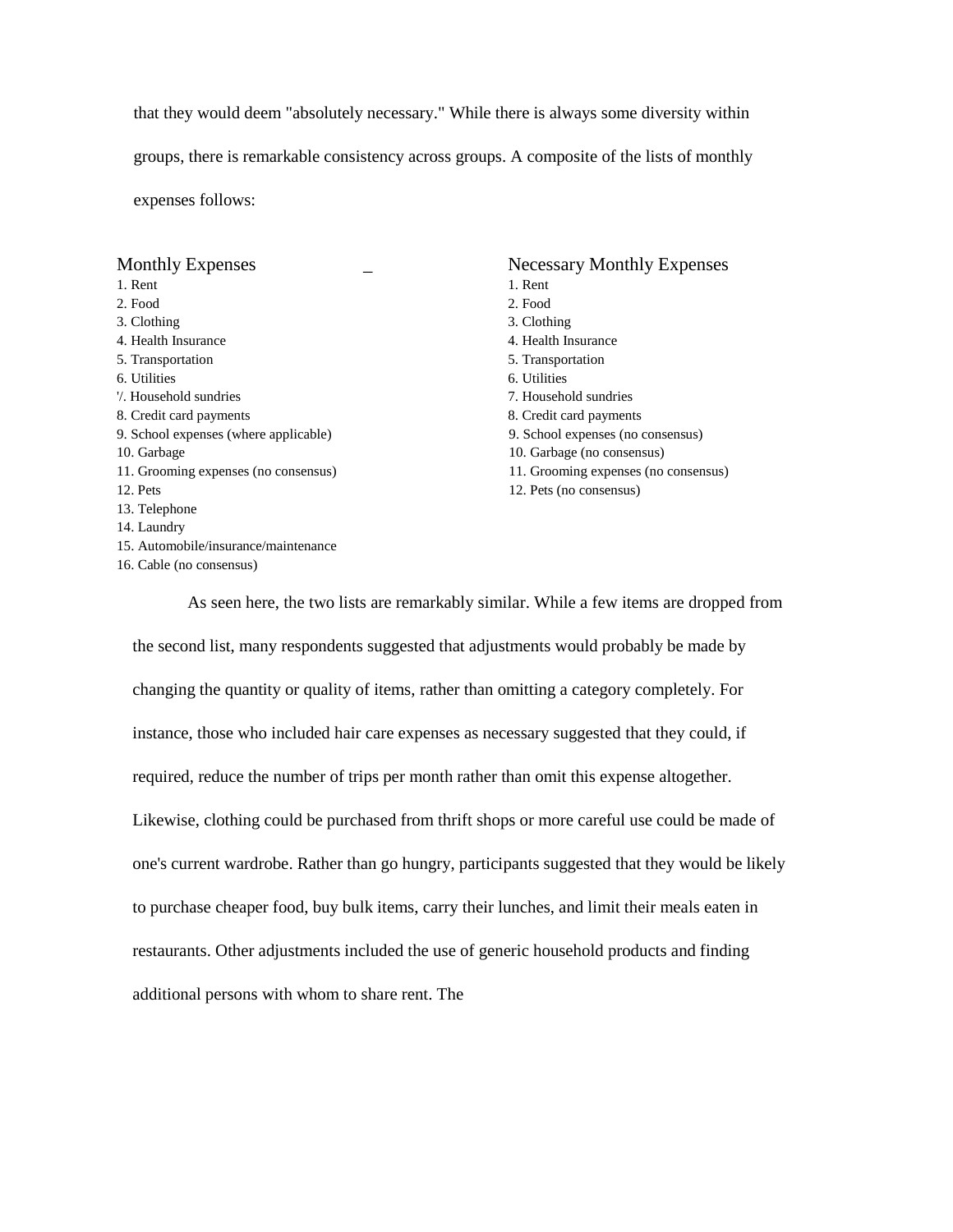lists generated from the cognitive interviews are almost identical to the focus group list. However, it is, important to note that no single interview respondent generated the entire list. One may conclude, therefore, that respondents will need cues in order to make an accurate estimate of their necessary expenses. And if this is the case, this composite list may supply a good starting point for these cues.

In some cases, a distinction is also made between "needs" and "expenses." For some participants, one's "needs" pertain strictly to things necessary for survival. "Expenses" are thought to include both the basic requirements for survival and the various other things that one might see and desire to enhance the quality of life. Respondents also distinguish between contractual obligations, such as credit card bills, and necessary expenses. However, once the credit card purchase is incurred, the respondents tend to view the expense (or at least payment of the bill) as a necessary one.

In order to understand the ways respondents interpret the questions and to test out possible new wording, a series of probes are used to ask respondents to distinguish (1) the SMALLEST income, (2) the MINIMUM income, and (3) the ABSOLUTE MINIMUM INCOME needed to make ends meet. The amount of diversity here is almost staggering. The interpretations include:

- "Smallest" income is equal to "minimum" income.
- "Smallest' 'income is greater than "minimum" income.
- "Smallest" income is less than "minimum" income.
- "Absolute minimum" income is equal to "minimum" income.
- "Absolute minimum" income is less than "minimum" income.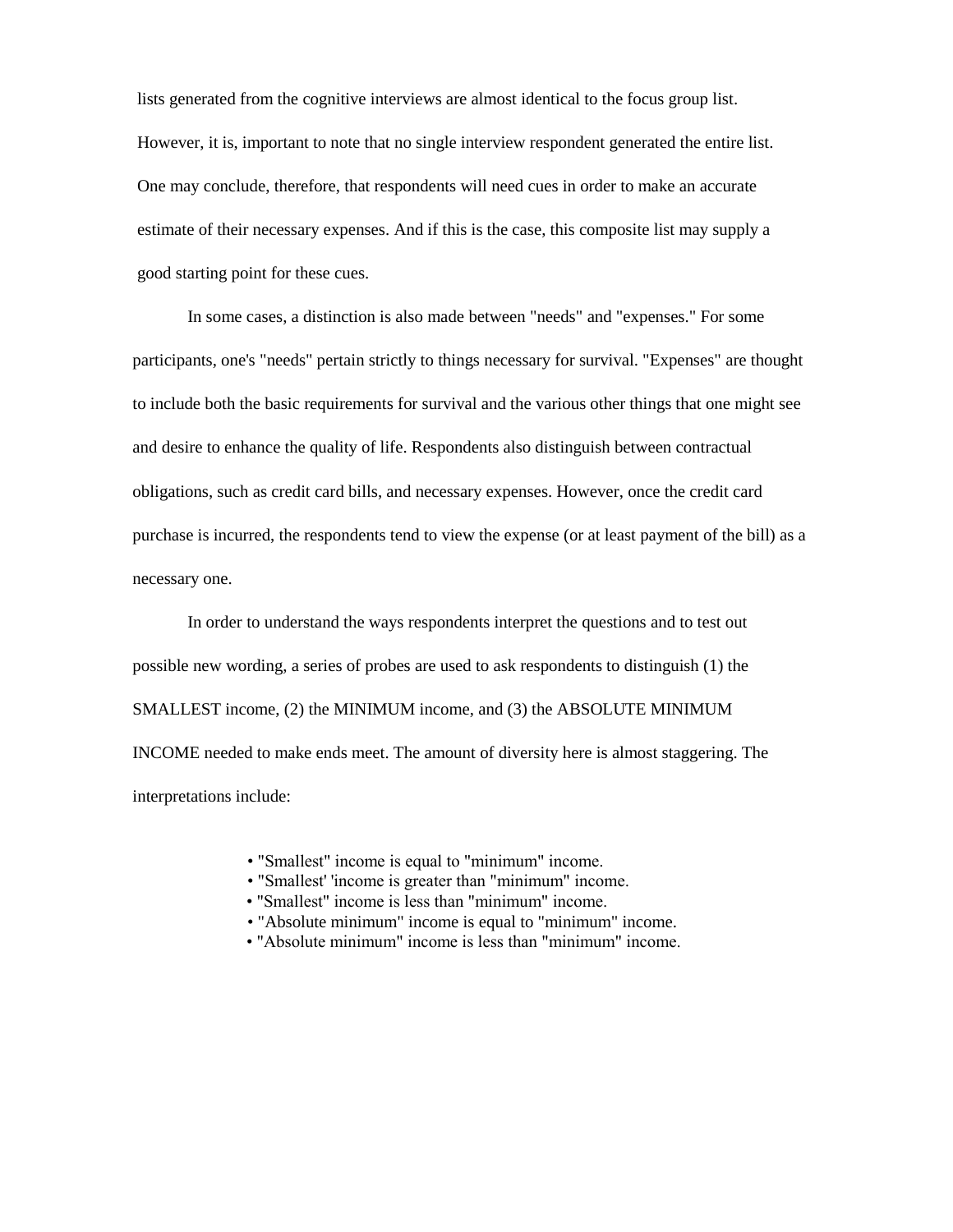One component of the MIQ and the MSQ is the phrase "living where you do now ...."

Respondents are asked to tell us in their own words what that phrase is asking them to consider. Once again, there is no consensus. The range of interpretations included *my life circumstance or stage, my place in life; my house, apartment; my neighborhood; or my city.*

One final difficulty that emerged is the interpretation of the word "you." One respondent asked the interviewer whether this question refers to the amount he personally spends or to the amount his family spends. Clearly, "you" is one of the great ambiguities in English, meaning both second person singular and plural. In order to have all respondents answering the same question, it would be absolutely necessary to clarify which of the two is being asked.

#### *2. The "Delighted/Terrible" Scale.*

In general, focus group participants and interview respondents seemed to like the use of emotional words in the "delighted/terrible" scale. However, when pushed to define or differentiate the teens, there is little consistency in the answers. Examples of the distinctions that are made between terms are as follows: "Pleased" would be like "I'm making it." "Delighted" would be like "Wow! I got a bonus!"

- "Pleased" is like "good." "Mostly satisfied" is like "sufficient"
- "Mostly dissatisfied" is like "OK," but "unhappy" means this job just isn't working out to give you enough money.
- "Terrible" is completely hopeless.

Another problem is that the full scale of descriptors is not used. For example, some

respondents viewed *mostly satisfied, mixed* and *mostly dissatisfied* as one group. In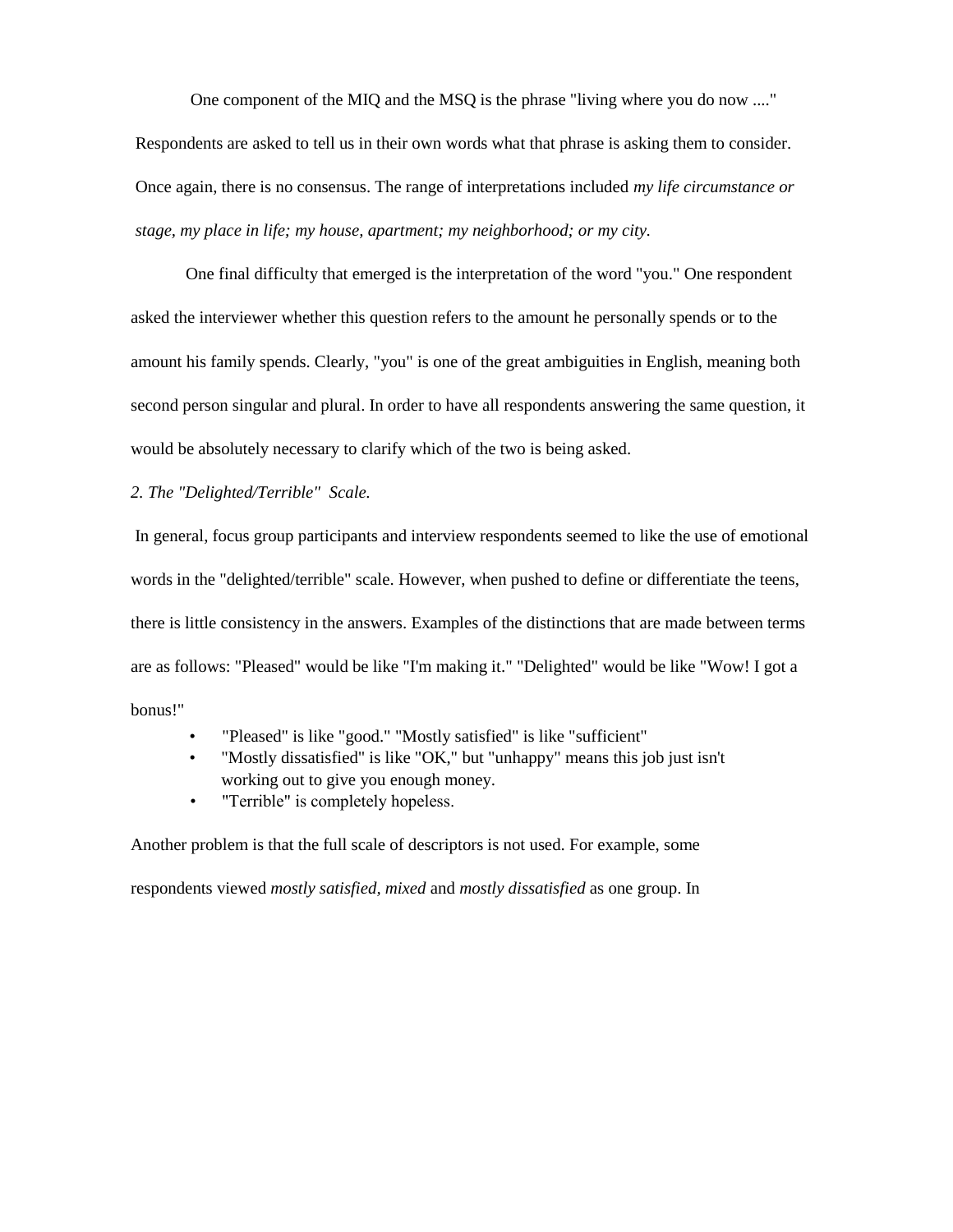addition, no one reported being delighted with their income or having *terrible* income. For the most part, respondents appear to have collapsed the scale into three categories; *pleased, mixed, and unhappy.*

#### *3. Income Evaluation Questions*

The question asks for judgments along two separate dimensions: "good/bad" versus "sufficient/insufficient." For some participants, these dimensions are asking for extremely different judgments. On the one hand, some participants interpreted the "sufficient/insufficient" assessment as a judgment about what is absolutely necessary for survival. On the other hand, the "very good/very bad" dimension is seen as a judgment about the "quality" of life. In some cases there is minimal overlap, between "very bad" and "insufficient," in the sense that income may be defined as "very bad" precisely because it is "insufficient." However, this comparison did not hold for the assessment that income is "sufficient" because of the conceptual dualism between bad income that is, nevertheless, *"sufficient for survival"* versus good income that is *"sufficient for some quality of*  life. "

## *B. Complexity of the Questions*

#### *1. Minimum Income Question (MIQ) and Minimum Spend Question (MSQ).*

There is a clear indication that the MIQ and MSQ are complex questions to answer. They ask respondents to make at least four judgments, for example:

- Does the question want me to include only the minimum expenses necessary for survival or is it asking for me to begin with my current expense level?
- What expenses are necessary for me to survive?
- How much money would I need in a month to cover each particular expense?
- What is the total for all of these expenses added together?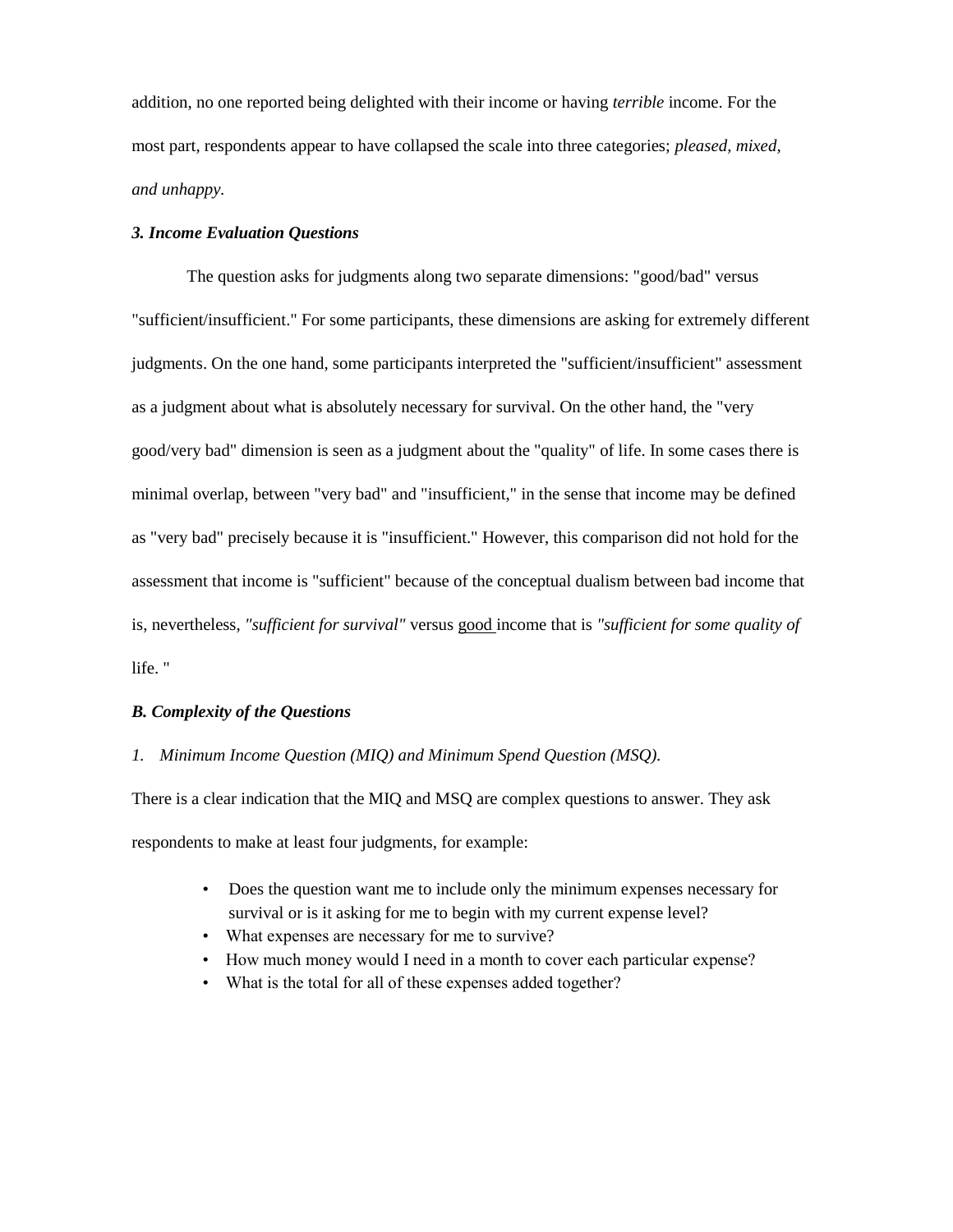The respondent must first differentiate between the current level of expenditures and the minimum needed for survival. If the "minimum expenses necessary for survival" is the preferred piece of information, the follow-up estimate of the dollar amount is somewhat a matter of factual tabulation once the respondent has decided upon which elements to include. More work needs to be done to better cue respondents and to help them answer these questions.

## *3. Income Evaluation Question (IEQ).*

During the course of the focus group, participants are presented with a written version of the IEQ and are asked to discuss their responses. Many people reported having difficulty with this question for the following reasons:

- The task is cognitively complex. It requires that the respondent think about expenses in many different ways. One strategy reported is to begin with a "very good" amount and then whittle away amounts to fit the appropriate categories.
- It is difficult for some participants to conceptualize what would actually be sufficient for survival. As one respondent reported, since she had never experienced such dire straits, it is extremely "hard to decide what I need just to survive ...or even less than that."

When asked to supply descriptions of what the categories "very good to very bad"

and "sufficient/insufficient" might mean when applied to income, the following ideas are generated. For example, one respondent described "Very Good" income "*It is enough to be as comfortable as possible"* from "Good" income which "It is *an income that is "good" for right now, the present circumstances.* " Likewise, the conceptual distinctions between "Very Bad" income and "Bad" income: *"fit means you* can't *pay for rent and would have to live in a shelter. "* versus *"It means there may* sill *be hope down the road that things may*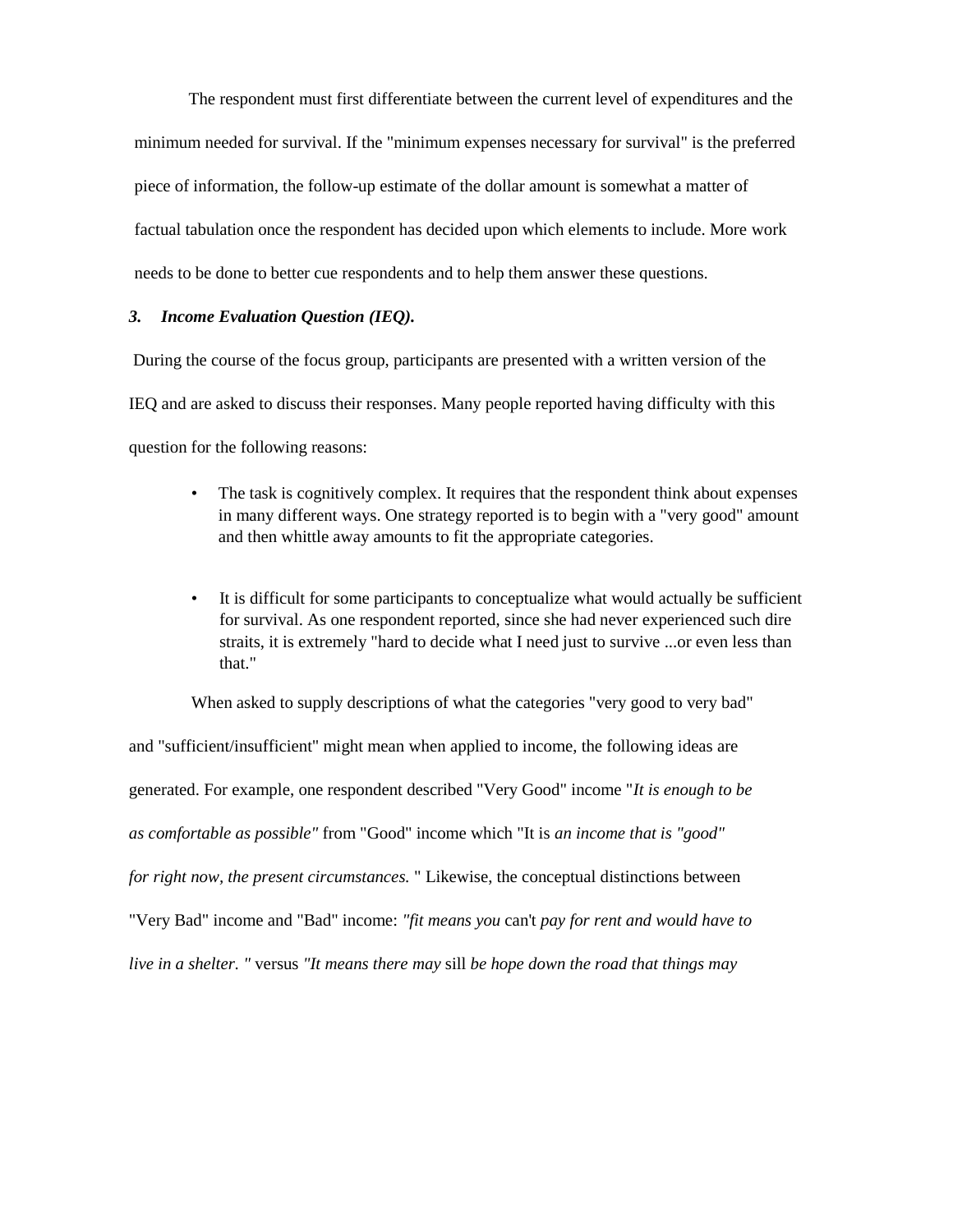*be better.* " Finally, the distinctions between "sufficient" and "insufficient" income: *"It means having a little left over after you pay your monthly expenses. "* versus *"It is when yore can't pay your bills and you start using your credit card to pay things off. "*

When asked which comparison they preferred, the *"fiery* good" to "very bad" judgment or the "sufficient" versus "insufficient" comparison, here is no consensus. However, there is some indication that which ever task is presented second is judged to be easier, suggesting a learning curve. When probed for the reasons they preferred one or the other scale, the following types of responses are given: *"very good/very bad is easier because it is easier to identify an amount where I wouldn't have to worry about paying bills; " or "sufficient/insufficient is easier because you didn't have to think about as many things and make as many judgments."*

In order to further understand the fundamental inconsistency of the response, each individual in the focus group is asked to provide a written response to the MIQ, an "absolute minimum amount of income needed" and the IEQ. In several instances, respondents are totally unable to generate dollar amounts. A second item of interest is the reliance upon whole numbers. In most cases, the estimates are increments of \$1,000; in a few cases, the dollar amounts varied in increments of \$100 or tens of dollars. From this, one gathers the impression that these are only very gross estimates. Some respondents place the "absolute minimum" amount within the range of "income needed to make ends meet" and others cite an "absolute minimum" amount that is lower than the range of income thought to be necessary to make ends meet.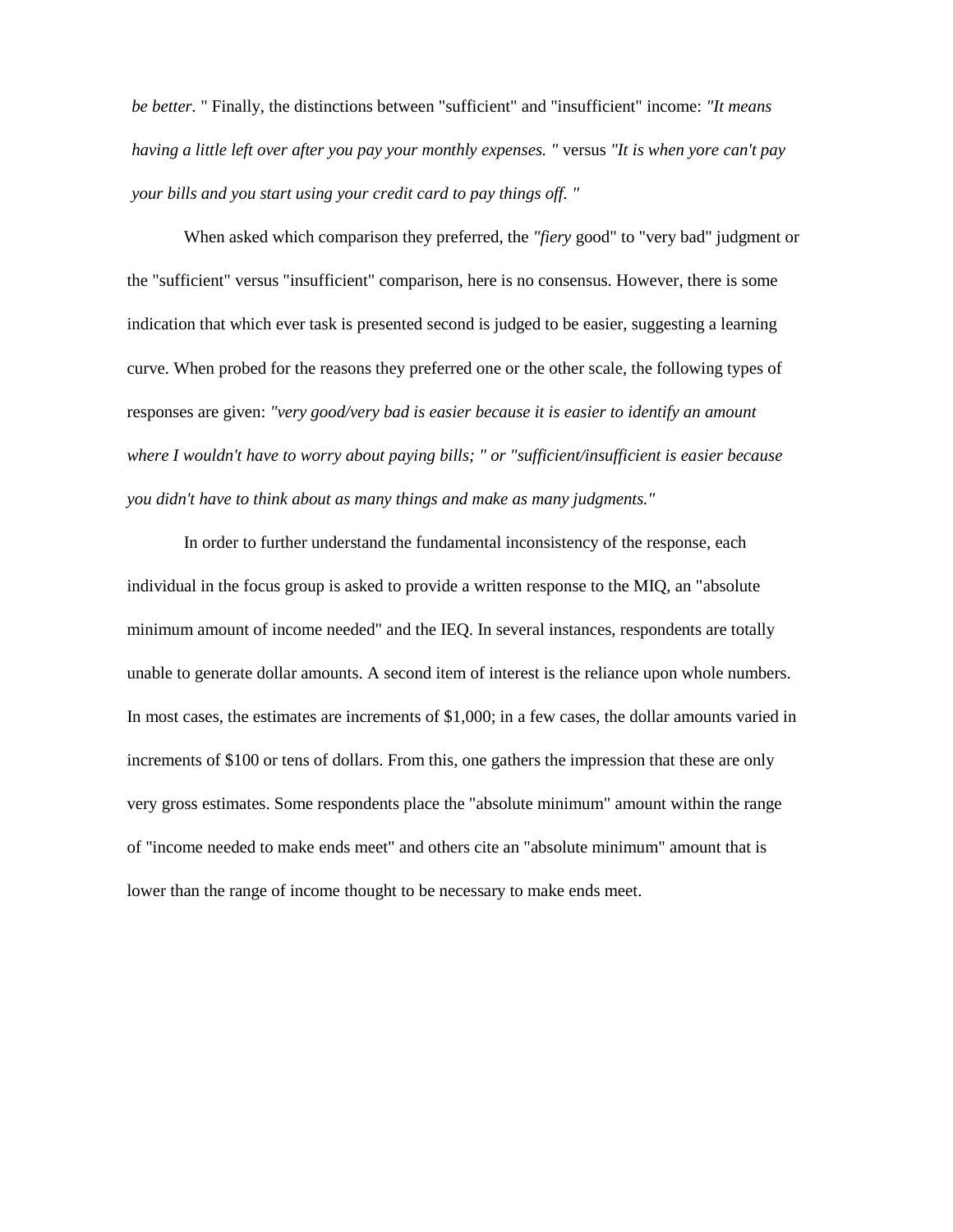#### *C. "New"Language*

Without prompting, respondents repeatedly referred to stress, anxiety, and worry, when talking about "bad" or "insufficient" income. With good income or spending, they spoke of "freedom," "security," "not having to worry," "being more relaxed." These words came only from the participants--interviewers did not prompt them in any way. Perhaps this is a fruitful avenue for designing future subjective assessment questions. For example, we might consider these types of questions: "How often, if ever, do you worry about paying your bills on time?" "To what extent, if at all, do outstanding bills/expenses cause you concern?" "How much more money would you need each month to be free from worry about your bills?"

## **VII. Conclusions and Final Comments**

As the cognitive interview and focus group testing continues, we will look for consistency in our results across the five geographic areas as well as across income groups and family types. What have we learned from this initial testing?

 It is difficult for respondents to itemize all their expenses, especially on the spur of the moment. Providing the respondent with cues and lists should improve consistency in answers.

 Respondents experience difficulty in computing the income they would "need before deductions," they know their take-home or after-deduction pay.

 When asking the IEQ , there is no consensus about the meaning of the various response categories provided by the interviewer.

• Respondents are asked to perform several tasks: (1) define the terms, (2) apply these definitions to their own lives, and (3) generate monthly estimates to convey this application. It seems that the heart of the subjective assessment is actually found in part two, the application of the categories to their unique situations. It might be feasible to supply respondents with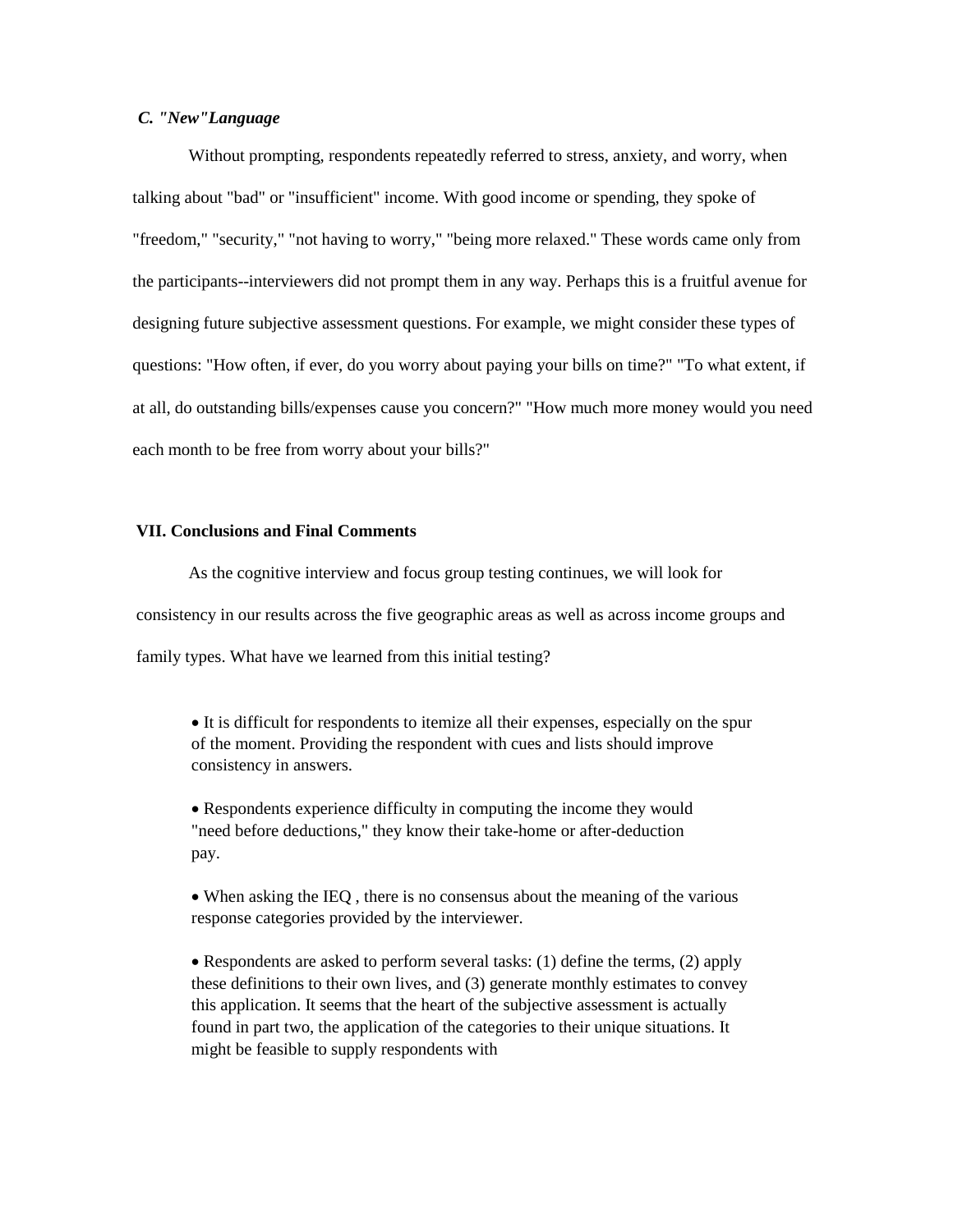consistent definitions so that all respondents would, in essence, be answering the same question or performing the same task.

It may he difficult to achieve consistent answers from the D/T questions as the scale is difficult for respondents. Whey cope with this scale by dividing the scale into three broad groups.

In the short term, we will complete and assess the testing described above. In the long term, we would like to incorporate what we have learned into designing better questions and then conduct additional cognitive tests. Finally, assuming we are satisfied with the results of the cognitive testing, field testing would be required to determine reliability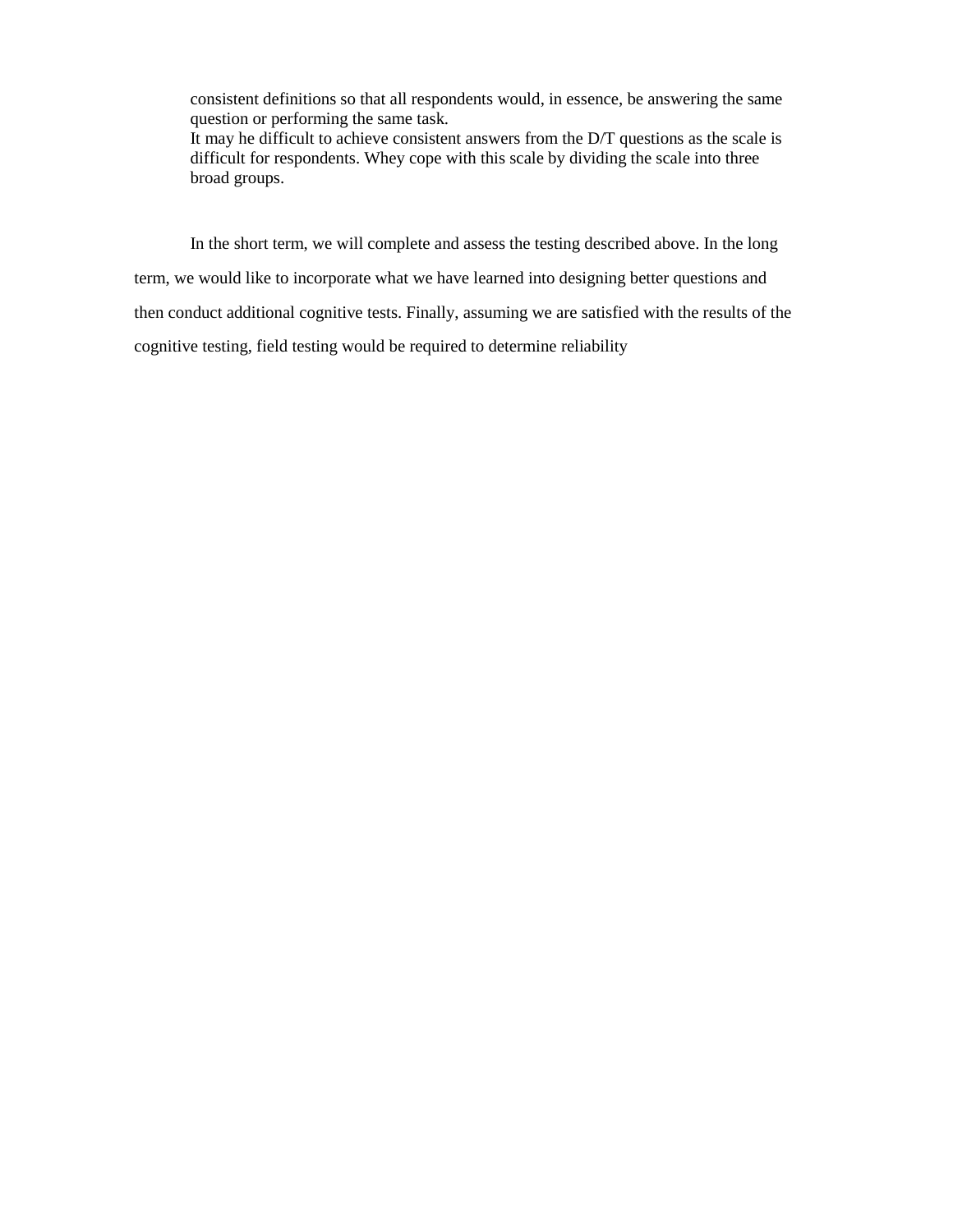## APPENDIX A: USES OF SUBJECTIVE MEASURES

Subjective measures can be used to further explore the relationship between expenditures and income and why in the lower income groups, mean expenditures often exceed income (as published in BLS tabulations). Probably the two most frequent uses of the questions are for producing subjective poverty or sufficiency thresholds, and to estimate an individual's welfare function of income. Examples of the a subjective poverty line and individual welfare function are presented in Charts A1 and A2.

Subjective measures, as examined in this study, can also be used to produce equivalence scales. Equivalence scales are used to compare the income and expenditures for households or families of different sizes and with different needs. Equivalence scales represent the relative costs of living of households of different sizes and compositions that are otherwise similar. Thus differences in need for adults and children are accounted for as are economies of scale in the household. For example, if a family of two adults and one child can live as well as a single adult while spending only 50 percent more, then relative to the reference household with one adult, the equivalence scale value for a two-adult family with the one child is 1.5. The scale value is often defined as family size to some power  $(S<sup>e</sup>)$ ; the power value is also referred to as the elasticity of need. In the following table are some examples of ways to derive equivalence scale values. The first was suggested by Buhmann et al.<sup>20</sup>, the second by the  $OECD<sup>21</sup>$ , and the third by the National

Academy of Sciences Poverty Panel: <sup>22</sup>

<sup>&</sup>lt;sup>20</sup> Brigitte Buhmann, Lee Rainwater, Guenther Schmaus, and Timothy Smeeding. "Equivalence Scales, WellBeing, Inequality, and Poverty: Sensitivity Estimates Across Ten Countries Using the Luxembourg Income Study (LIS) Database. The *Review of Income and Wealth 34(2), 1988, pp. 115-142.*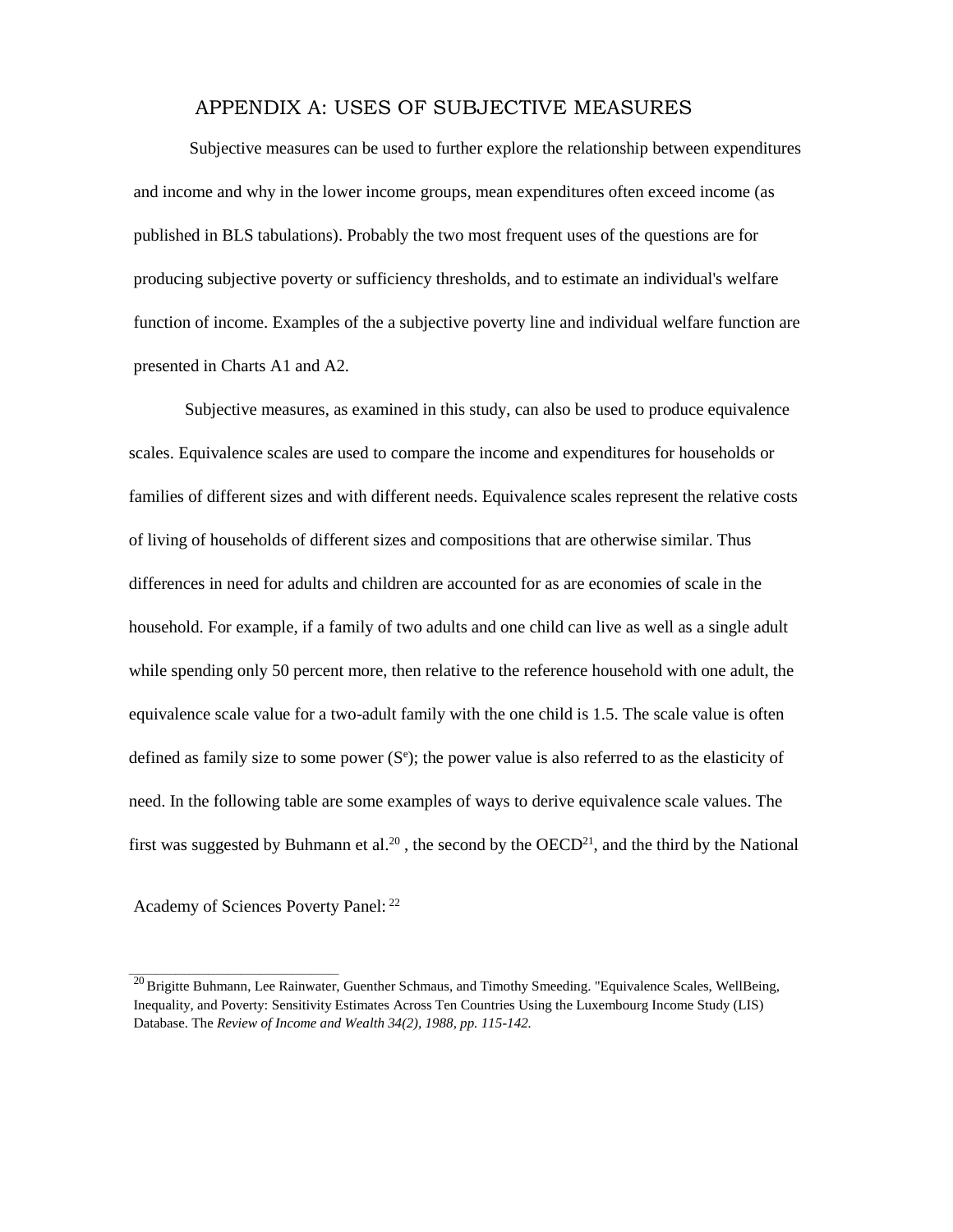

Alternative equivalence scales and their corresponding elasticities are presented in Table Al.

<sup>21</sup>Organization for Economic Cooperation and Development. *The OECD List of Social Indicators*. Paris:

Organization for Economic Cooperation and Development, 1982.

 $22$  Citro and Michael (1995).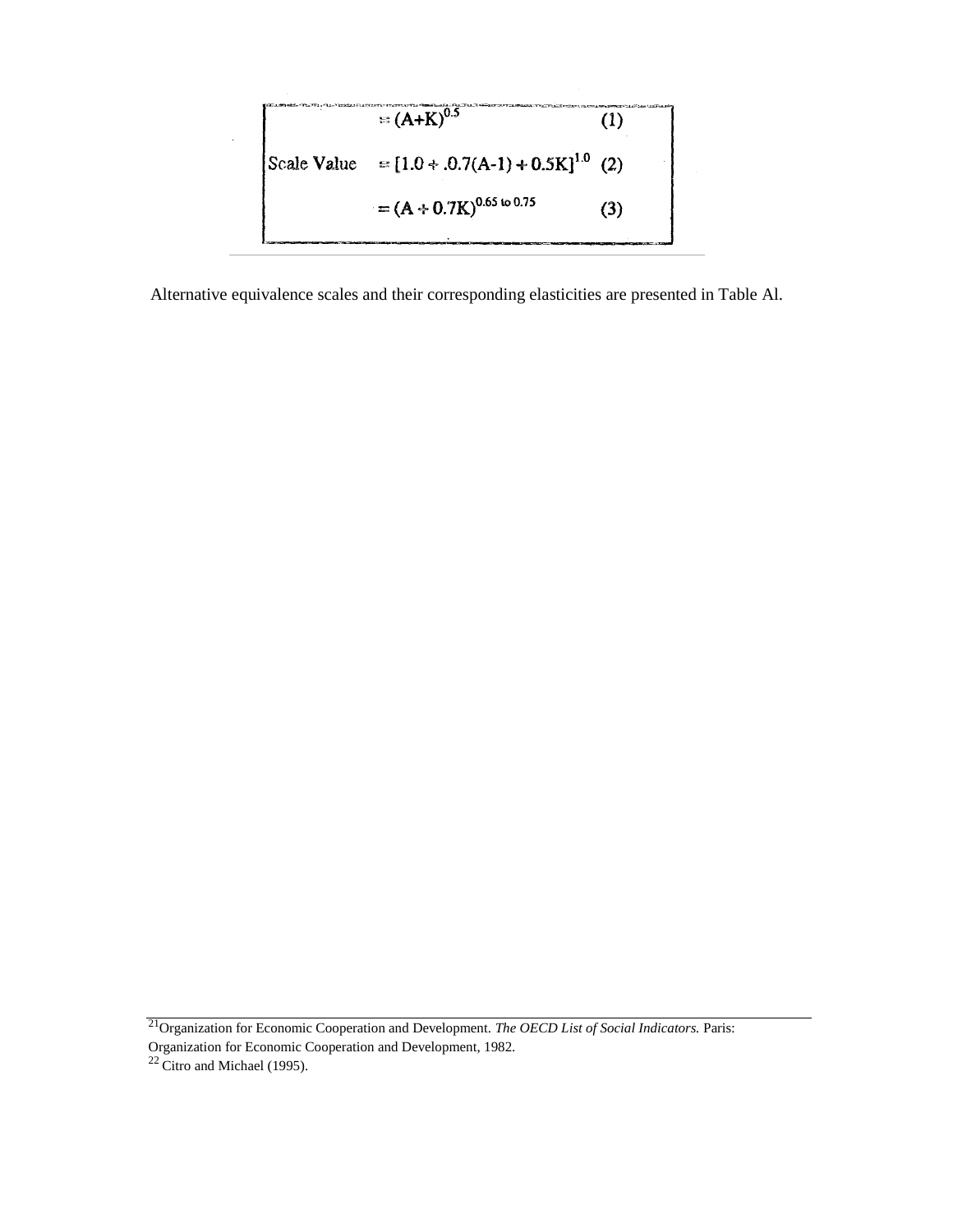## APPENDIX B: SELECTED LITERATURE ON SUBJECTIVE MEASURES OF WELL-BEING

Citro, Constance and Robert T. Michael, *Measuring Poverty, A New Approach,* National Academy Press, 1995, pp. 134-140.

Bradbury, Bruce, "Family Size, Equivalence Scales, and Survey Evaluations of Income Well-Being," *Journal of Social Policy,* vol. 18, no. 3, July 1989, pp. 383-408.

Colasanto, D., Kapteyn, A. and van der Gaag, J., "Two Subjective Definitions of Poverty: Results from the Wisconsin Basic Needs Study, *Journal of Human Resources*, vol*.* 19. 1984, pp. 127-137.

Danziger, S., van der Gaag, J., Tanssig, M.K., and Smolensky, E., "The Direct Measurement of Welfare: How Much Does it Cost to Make Ends Meet:" *Review of Economics acrd Statistics, vol.* 66,1984, pp. 500-505.

Deleeck, H., "The Adequacy of the Social Security System in Belgium, 1976-1985," *Journal of Social Policy*, vol.18, no.1, 1989, pp. 91-117.

Douthitt, R.A., MacDonald, M., and Mullis, R., "The Relationship Between Measures of Subjective and Economic Well-Being: A New Look," *Social Indicators Research,*  vol*.* 26, 1992, pp. 407-422

Garner, T.I. and de Vos, K., "Income Sufficiency vs. Poverty: Results from the United States and the Netherlands,"' *Journal of Population Economics*, vol. 8, 1995 pp. 117-134.

Hagenaars, A.J.M. and deVos, K., "The Definition and Measurement of Poverty," *The Journal of Human Resources*, vol. 23,1988, pp. 211-221

Hagenaars, A.J.M., The Perception of Poverty, Amsterdam: North Holland Publishers, 1956.

Kapteyn, A., Kooreman, P., and Willemse, B., "Some Methodological Issues in the Implementation of Subjective Poverty Definitions," *The Journal of Human Resources,* vol. 23(2), 1988, pp. 222-242.

MacDonald, M., "Consumption Theories and Consumers' Assessments of Subjective Well-Being," *The Journal of Consumer Affairs*, vol., 26 (2), 1992.

Saunders, P., and Matheson, G., Perceptions of Poverty, *Income Adequacy and Living Standards an Australia,* Sots icy Research Centre, Reports and Proceedings, No. 99,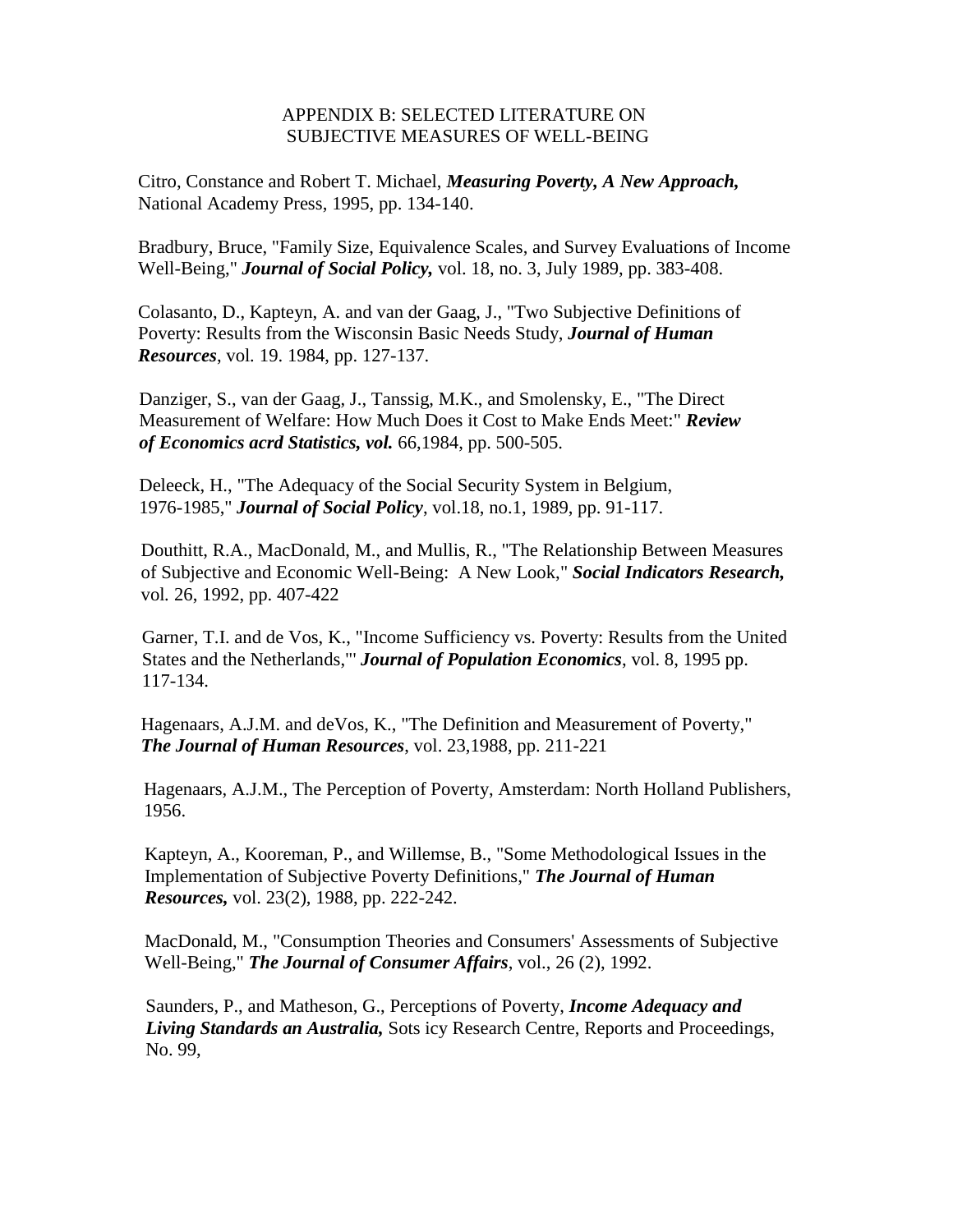April, The University of New South Wales, Kensington, New South Wales, Australia, 1992

Stanovnik, T., "Perception of Poverty and Income Satisfaction*," Journal of Economic Psychology*, vol. 13, 1992, pp. 57-69.

Townsend, Peter and Dave Gordon, "What Is Enough? The Defintion of a Poverty Line," in Peter Townsend (ed.), *The International Analysis of Poverty,* London: Harvester Wheatsheaf, 1993.

Van den Bosch, K., Callan, T., Estivill, J., Hausman, P., Jeandidier, B., Muffels, R., and Yfantopoulos, J., "A Comparison of Poverty in Seven European Countries and Regions Using Subjective and Relative Measures," *Journal of Population Economics,*  Vol. 6, 1993, pp. 235-2.59.

van Prang, B. M.S., "Ordinal and Cardinal Utility: An Integration of the Two Dimensions of the Welfare Concept," *Journal of Econometrics*, vol. 50, 1991, pp. 69-89.

Van Prang, B. M.S., and Van der Sar, N.L., "Empirical Uses of Subjective Measures of Well-Being," *The Journal of Human Resources*, vol. 23(2), 1988, pp. 193-210.

Van Prang, B.M.S., and Flik, R.J., "Poverty Line Concepts: An Application to Czechoslovakia," unpublished manuscript, Amsterdam, The Netherlands, 1992;

deVos,K. and Garner, T.L, "An Evaluation of Subjective Poverty Definitions: Comparing Results from the U.S. and the Netherlands," *Review of Income and Wealth,* Series 37, Number 3, September, 1991.

Waldegrave, Charles and Paul Frater, "New Zealand: A Search for a National Poverty Line," in Else Oyen, S. M. Miller, and Syed Abdus Samad (eds.), *Poverty: A Global Review--Handbook on International. Poverty Research*, Olso: Scandinavian University Press, 1996, pp. 177-182.

Walker, R., "Consensual Approaches to the Definition of Poverty: Towards an Alternative Methodology," *Journal of Social Policy*, vol. 16, part 2, April 1987, pp. 213-226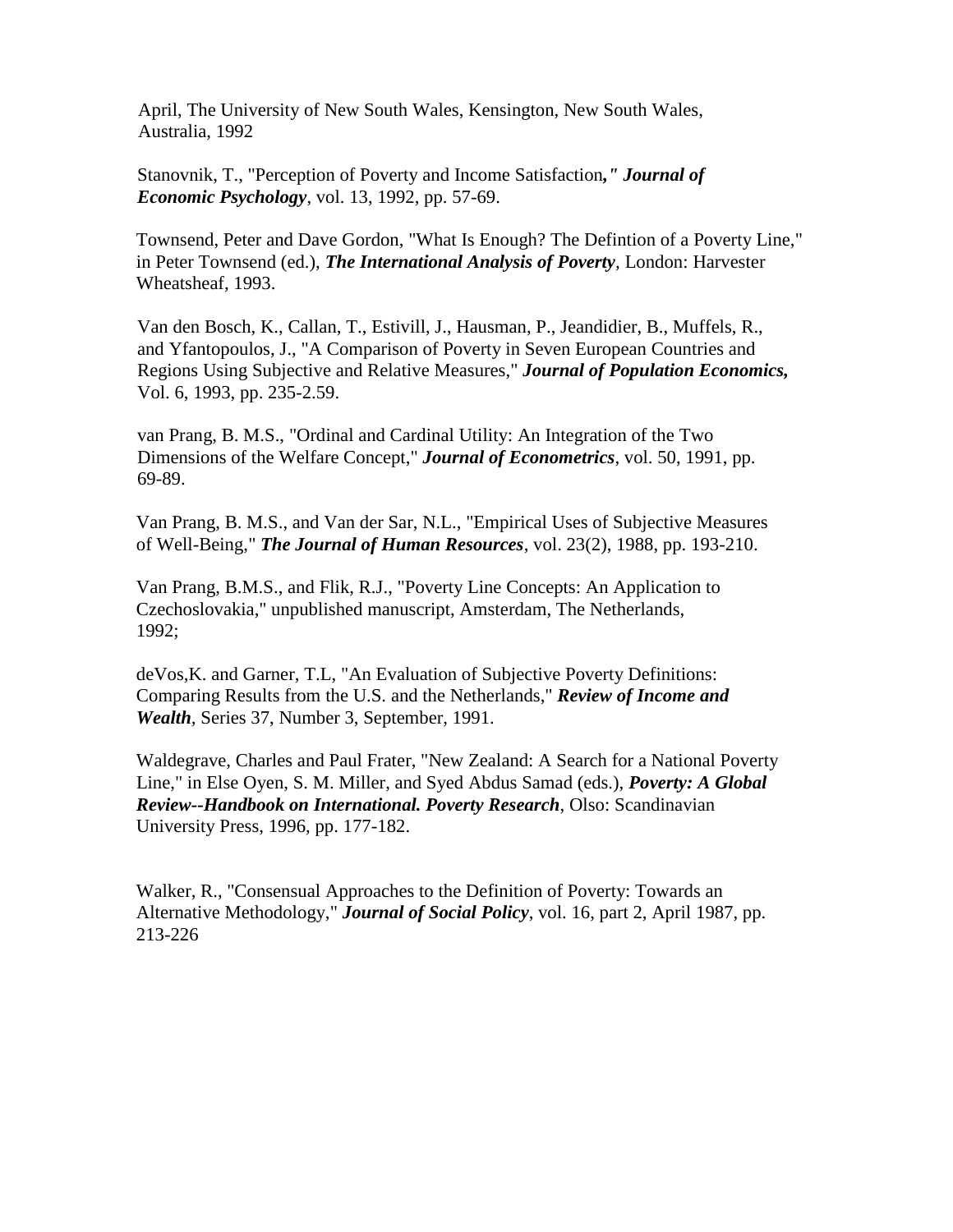## APPENDIX C: STUDY DESIGN FOR TESTING **SUBJECTIVE INCOME QUESTIONS**

|                                   | Singles with no children in<br>the home                                                                      | Singles or couples with<br>children in the home | Couples with no children in<br>the home |  |
|-----------------------------------|--------------------------------------------------------------------------------------------------------------|-------------------------------------------------|-----------------------------------------|--|
| Miami:                            |                                                                                                              |                                                 |                                         |  |
| Low                               | $<$ \$8,437                                                                                                  | $<$ \$17,718                                    | $<$ \$22,786                            |  |
| Medium                            | $$8,437 - $23,308$                                                                                           | $$17,718 - $44,238$                             | \$22,786 - \$45,684                     |  |
| High                              | > \$23,308                                                                                                   | > \$44,238                                      | > \$45,684                              |  |
| Detroit:                          |                                                                                                              |                                                 |                                         |  |
| Low                               | $<$ \$10,441                                                                                                 | $<$ \$30,293                                    | $<$ \$32,907                            |  |
| Medium                            | $$10,441 - $28,215$                                                                                          | $$30,293 - $60,031$                             | \$32,907 - \$67,948                     |  |
| High                              | $>$ \$28,215                                                                                                 | $>$ \$60,031                                    | > \$67,948                              |  |
| Los Angeles:                      |                                                                                                              |                                                 |                                         |  |
| Low                               | $<$ \$11,716                                                                                                 | $<$ \$18,542                                    | $<$ \$30,904                            |  |
| Medium                            | $$11,716 - $30,904$                                                                                          | $$18,542 - $49,681$                             | \$30,904 - \$63,247                     |  |
| High                              | > \$30,904                                                                                                   | > \$49,681                                      | > \$63,247                              |  |
| <b>Baltimore:</b>                 |                                                                                                              |                                                 |                                         |  |
| Low                               | $<$ \$15,001                                                                                                 | $<$ \$35,300                                    | $<$ \$31,129                            |  |
| <b>Medium</b>                     | $$15,001 - $28,436$                                                                                          | \$35,300 - \$65,989                             | $$31,129 - $56,841$                     |  |
| High                              | $>$ \$28,436                                                                                                 | > \$65,989                                      | > \$56,841                              |  |
| $W$ Va: <sup><math>a</math></sup> |                                                                                                              |                                                 |                                         |  |
| Low                               | $<$ \$8,687                                                                                                  | $<$ \$20,666                                    | $<$ \$22,159                            |  |
| Medium                            | $$8,687 - $18,016$                                                                                           | $$20,666 - $40,951$                             | $$22,159 - $43,801$                     |  |
| High                              | > \$18,016                                                                                                   | $>$ \$40,951                                    | > \$43,801                              |  |
|                                   | <sup>a</sup> Size D primary statistical area (population of less than 50,000) in the North Central non-metro |                                                 |                                         |  |
| areas are used as a proxy.        |                                                                                                              |                                                 |                                         |  |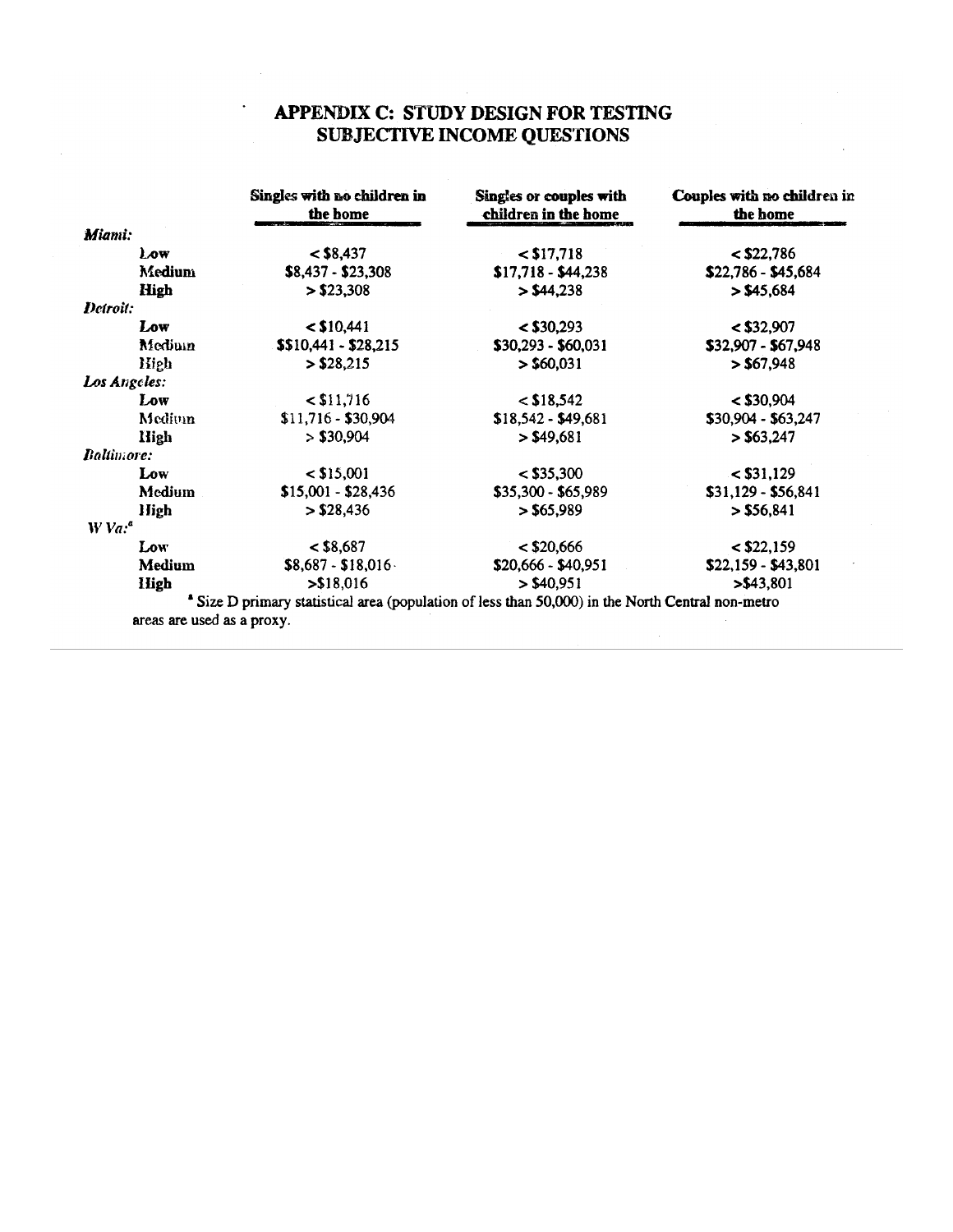Chart A1. Subjective Sufficiency or Poverty Line

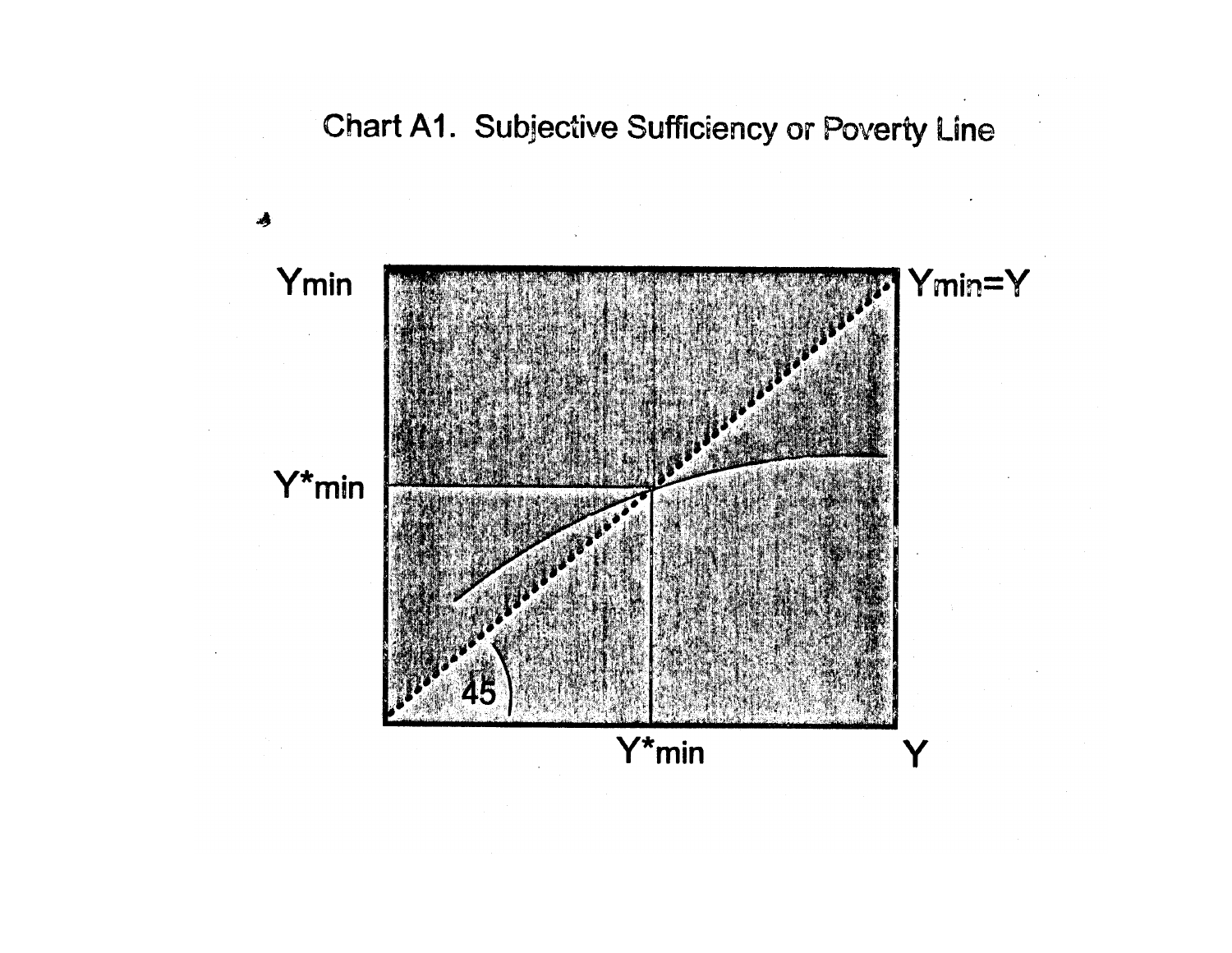Chart A2: Welfare Function of Income